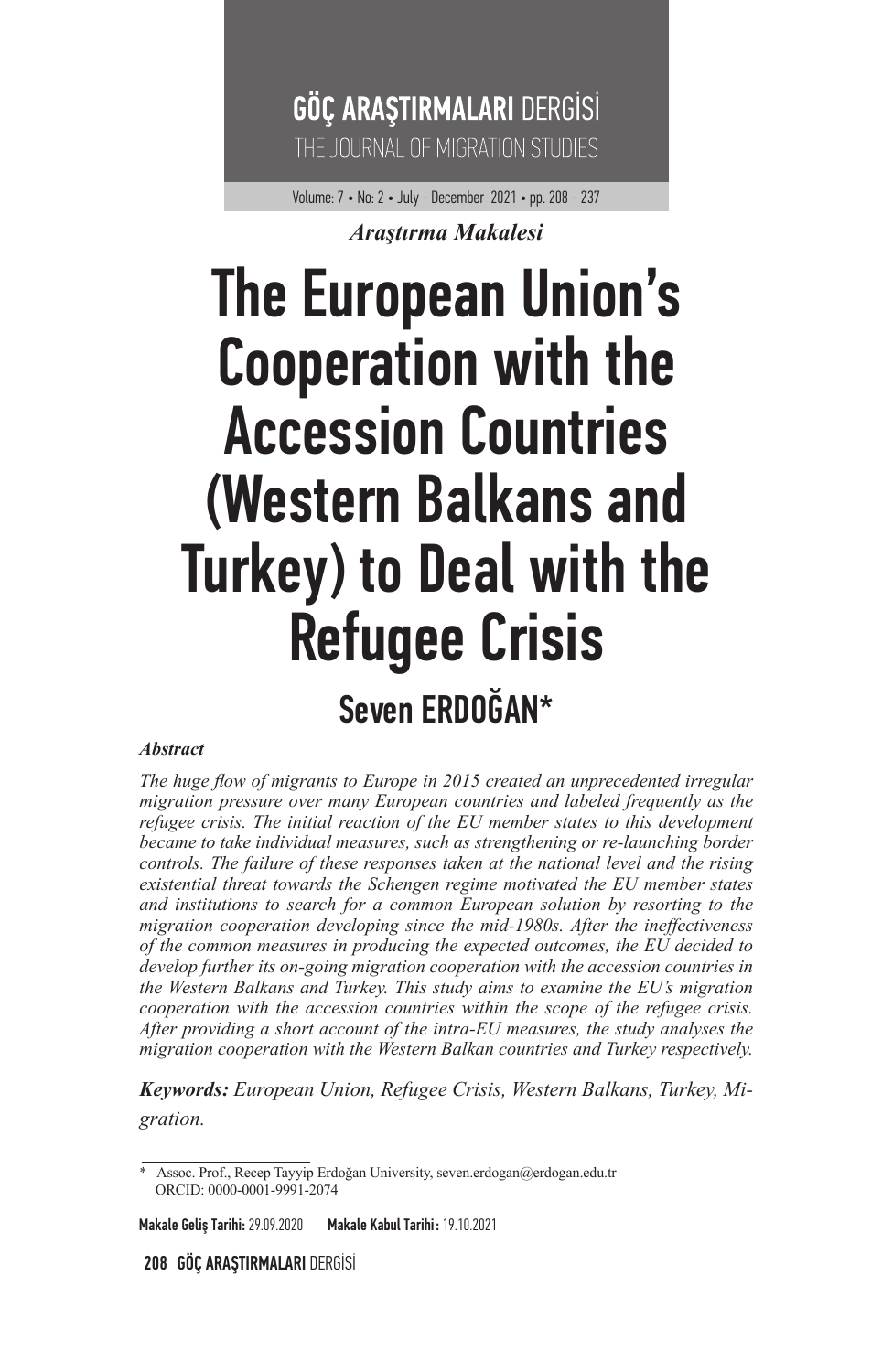### GÖÇ ARAŞTIRMALARI DERGİSİ THE JOURNAL OF MIGRATION STUDIES

Cilt: 7 • Sayı: 2 • Temmuz - Aralık 2021 • ss. 208 - 237

#### *Araştırma Makalesi*

# Avrupa Birliğinin Mülteci Kriziyle Başa<br>Çıkmak İçin Katılım<br>Ülkeleri (Batı Balkanlar ve Türkiye)<br>ile İş Birliği Seven ERDOĞAN\*

#### *Özet*

*2015 yılında tarihsel süreçte daha önce hiç görülmemiş yüksek sayılarda göçmenin Avrupa'ya erişmesi, birçok Avrupa ülkesi üzerinde büyük bir göç baskısı yaratmış ve sıklıkla mülteci krizi olarak anılmıştır. AB üyesi ülkelerin bu gelişmeye ilk tepkileri, sınır kontrollerini güçlendirmek ya da geri getirmek gibi bireysel tepkiler benimsemek olmuştur. Ulusal düzeyde alınan tedbirlerin etkinsizliği ve Schengen rejimine yönelik artanvarlıksal tehdit, AB üyesi ülkeleri ve Birlik kurumlarını 1980'lerin ortalarından itibaren gelişen göç iş birliği mekanizmasına başvurarak ortak bir Avrupa çözümü geliştirmeye yöneltmiştir. Alınan ortak tedbirlerin beklenen sonucu ortaya çıkarmakta yetersiz kalması, AB'yi Batı Balkanlarda yer alan katılım ülkeleri ve Türkiye ile halihazırda devam eden göç iş birliğini ilerletmeye sevk etmiştir. Bu çalışmada AB'nin mülteci krizi bağlamında Batı Balkan ülkeleri ve Türkiye ile göç alanında kurduğu iş birlikleri incelenmektedir. AB çatısı altında alınan tedbirlerden kısaca bahsedildikten sonra, Batı Balkan ülkeleri ve Türkiye ile yapılan göç işbirlikleri sırasıyla ele alınmaktadır.* 

*Anahtar Kelimeler: Avrupa Birliği, Mülteci Krizi, Batı Balkanlar, Türkiye, Göç.* 

<sup>\*</sup> Dr. Öğr. Üyesi, Recep Tayyip Erdoğan Üniversitesi, seven.erdogan@erdogan.edu.tr ORCID: 0000-0001-9991-2074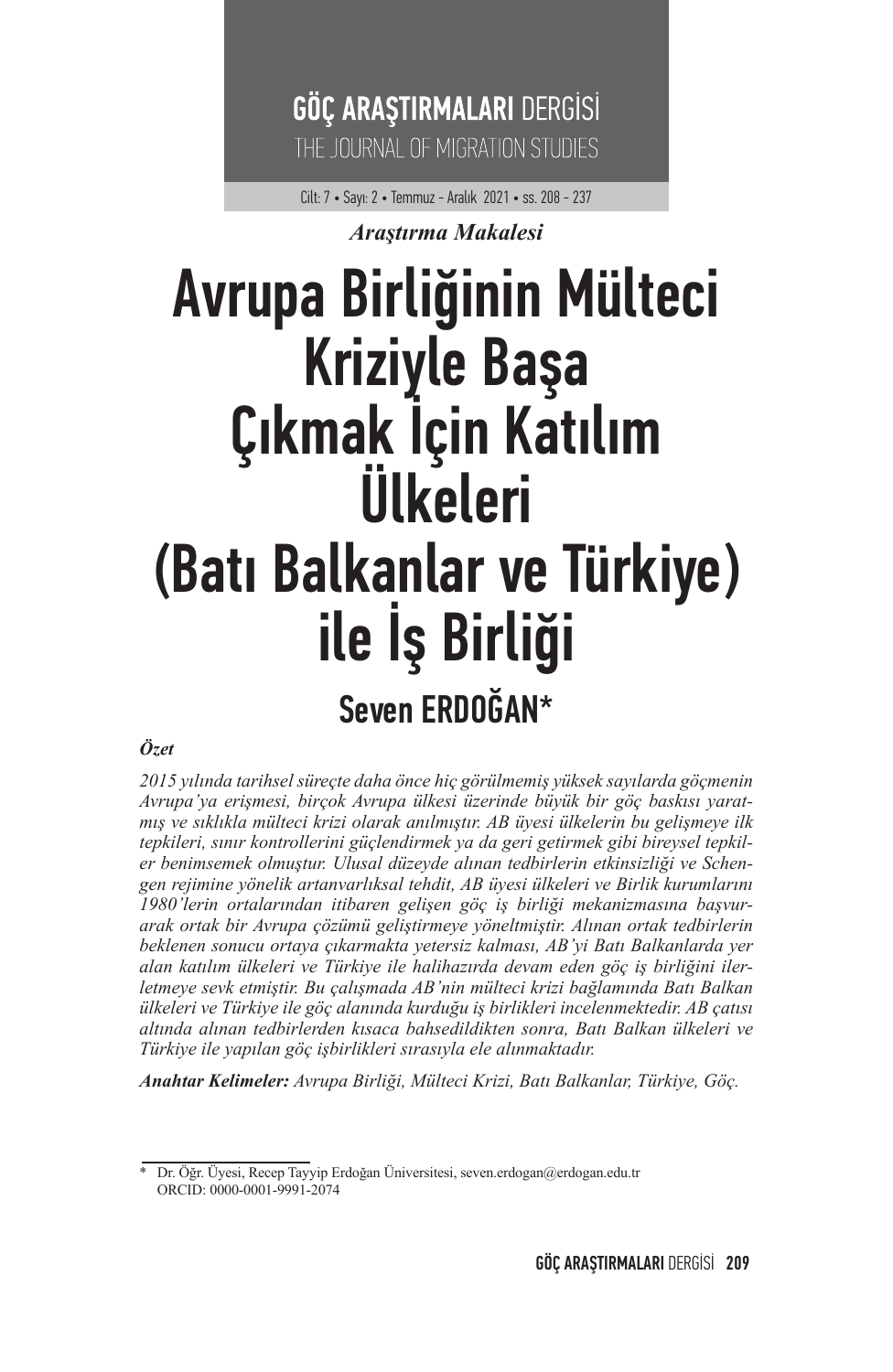#### **Introduction**

Migration is a historical phenomenon, but it has become extensive in the modern era. As a result of which migration management has turned into a tough challenge for the states which are acting simultaneously in line with the dual motivations of benefitting from the potentials of the migrants and limiting the negative consequences of migration over their properly functioning systems. Significant number of catastrophes around the world continue to cause brutalities over the civilian populations and generate millions of refugees aiming to reach a safe haven to achieve their survival which are the most striking current developments regarding migration. As the geography of peace and prosperity in the world, Europe has become one of the primary destinations for the millions of refugees fleeing the on-going political and military clashes in their home countries, mainly Syria, Iraq and Afghanistan. As a result of this, the continent has faced the largest flow of refugees which was observed after the end of the Second World War in the recent few years.

The number of refugees arriving in Europe made a historical peak in 2015. Approximately 1.5 million people, mostly fleeing the conflict in Syria, moved to Europe and a high number of them asked for asylum with the hope for having better living standards and employment opportunities (United Nations High Commissioner for Refugees, 2015; Eurostat, 2016). Many of these people achieved to reach the continent in an irregular way by paying high amounts of money to the patrons of human trafficking activities and even risking their own lives in this dangerous journey, especially while crossing the Mediterranean Sea. From the perspective of the European states which emphasized the irregular nature of this migration flow, these people did not fully satisfy the conditions and requirements set by the European states related to their entrance, stay or carrying out an economic activity in that jurisdiction.

This historical high flow of refugees to Europe has been commonly labelled as the refugee crisis due to the disruptive effects of the dense mobilities on the European border control regimes. The ineffectiveness of the national actions in producing a viable solution to the crisis has immediately transformed the matter to the status of a common problem and it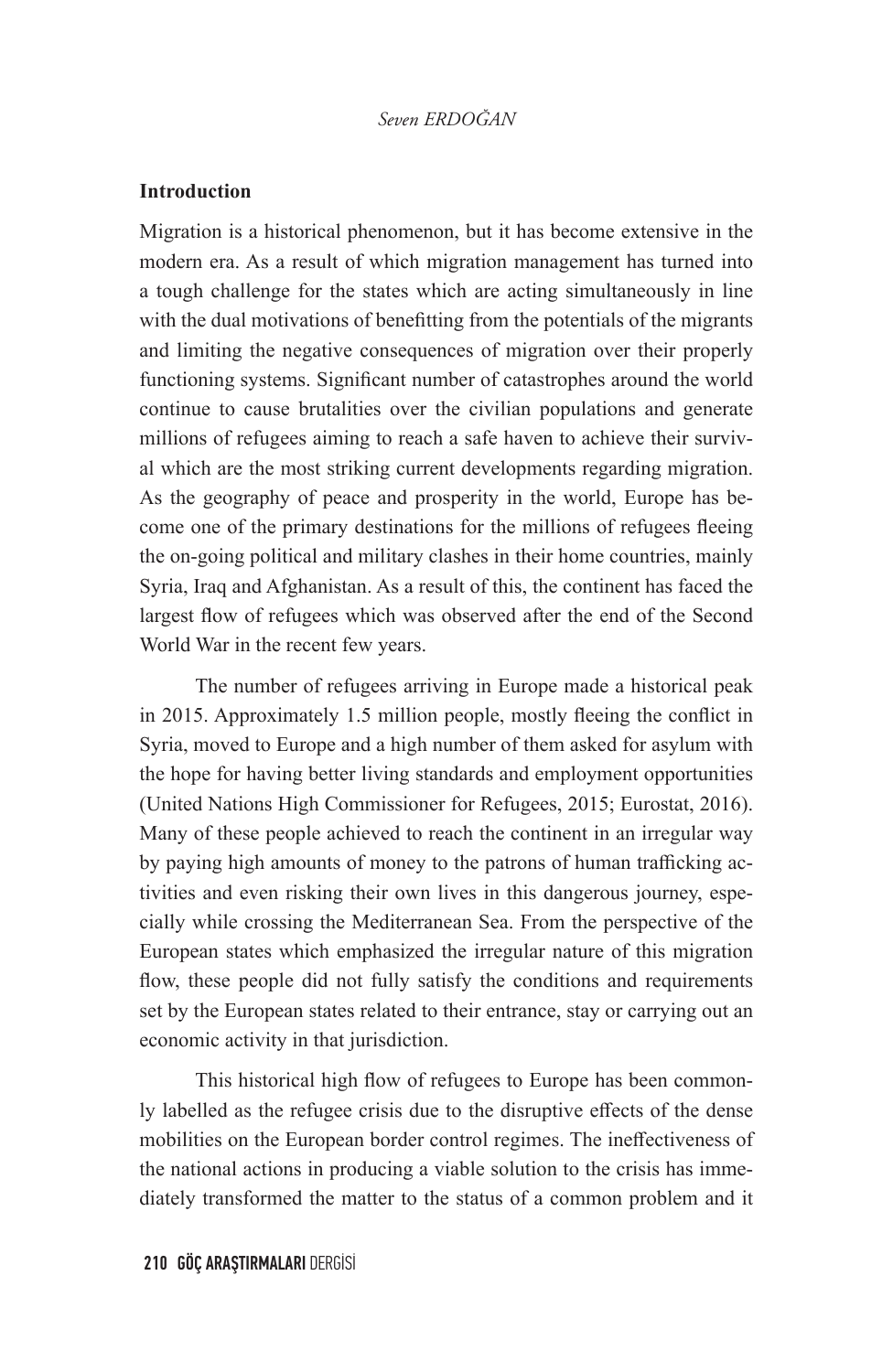was added to the European Union's (EU) crowded agenda of the crises. The dominance of the visa-free Schengen regime among the majority of the EU member states has also played a crucial role in transforming the refugee crisis into an urgent problem, which necessitates collective action and acting in solidarity. In this contextual setting, the Schengen regime, which was previously championed as one of the jewels in the crown within the EU system, turned into a scapegoat. It was alleged that the Schengen system facilitated the mobility of refugees across the EU member states after their entrance to the Schengen zone legally or mostly illegally on their way to the European countries, mostly the Western and Northern Europe, which have the most refugee-friendly asylum systems (Reiners & Tekin, 2020: 118).

Despite the Union's official discourse on developing migration dialogue with both origin and transit countries, the EU has never had a capacity to eradicate the root causes that force people to leave their home countries. Due to this shortcoming, it focused necessarily on the effects to transform the refugee crisis into a manageable phenomenon for itself. In this process, on the one hand, the EU relied upon within-Union measures by using the mechanisms which were developed within the scope of the migration integration launched in the mid-1980s; on the other hand, it pursued a strategy of externalisation by establishing cooperation with the neighbouring countries and regions.

This study aims to analyse the EU's migration cooperation with the accession countries, namely Western Balkan countries and Turkey, within the scope of the refugee crisis. Based on this general objective, the study also attempts to come up with an answer to the question of whether the migration cooperation of the Union with the accession countries is an endurable solution for tackling the irregular migration pressure or not. In line with the official Union approach towards the management of the accession process, Western Balkan countries are dealt with as a group of countries and Turkey is elaborated as an individual case. The study begins with a part examining the intra-EU measures specifically designed to come with a proper response to the refugee crisis. Afterwards, the EU's choice for the externalisation by deepening its existing migration cooperation with the Western Balkan countries and Turkey is analysed, respectively.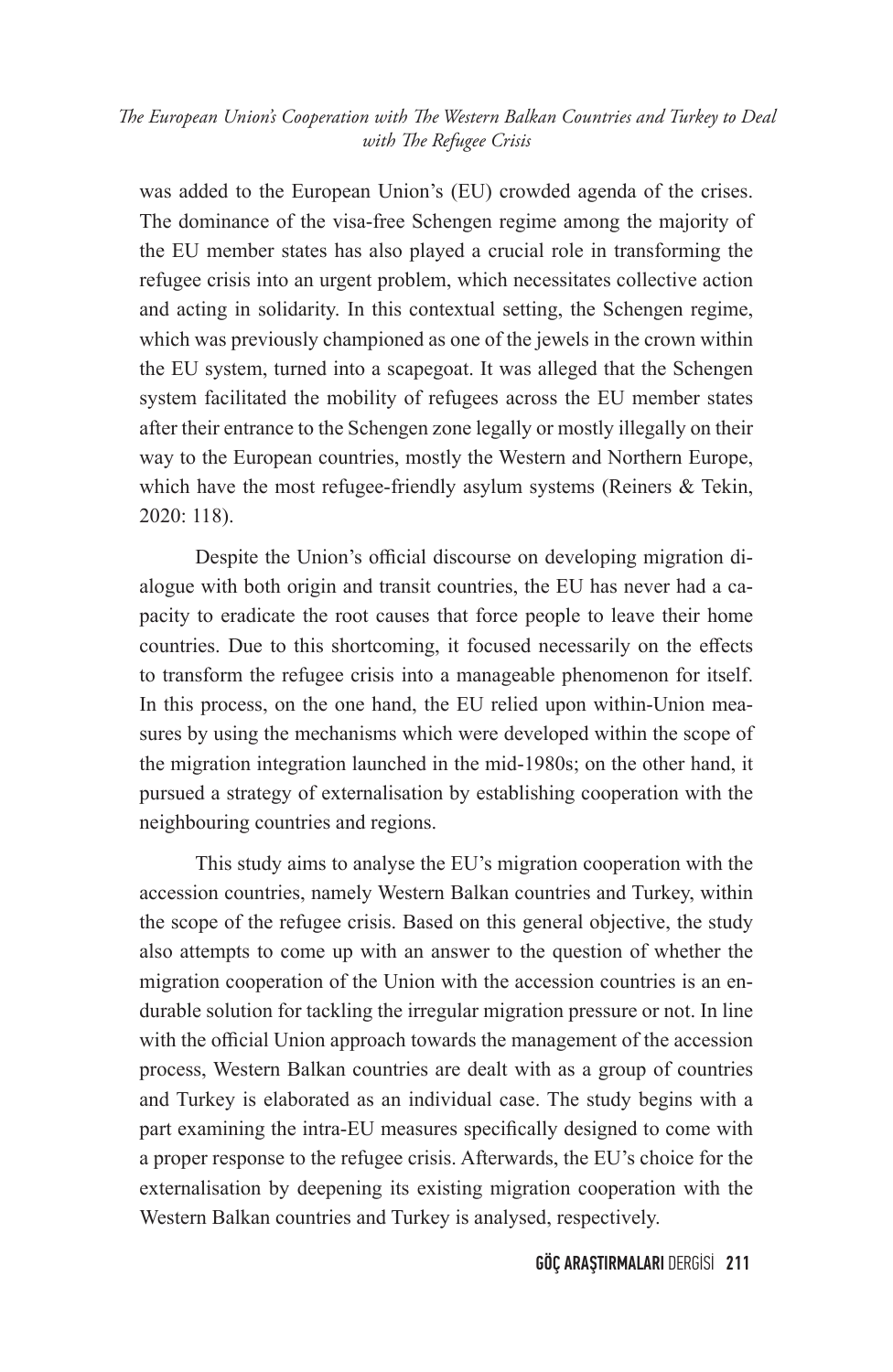#### **Intra-EU Measures to Combat against Irregular Migration Pressure Linked with the Refugee Crisis**

Two tragic events in 2015 attracted the attention of the whole world including Europe to the refugee issue. In the spring of 2015, 900 refugees lost their lives in a boat near Libyan shores. After a similar accident, the lifeless body of a small child was found in Bodrum (Turkey) in September 2015. These two tragic events pushed the EU institutions and member states to deal with the refugee matter immediately under the heavy media and public pressures (Hampshire, 2015: 9). Apart from these dramatic events and pressure, the magnitude of the refugees, as well as the desire to prevent widespread human smuggling activities also raised the urgency of the issue (Carrera, Blocksman, Gros & Guild, 2015: 1). In addition, the rise of terrorist incidents within Europe produced a tendency to depict irregular entrants as the persons having great tendency to commit terrorist acts (Selçuk, 2017: 140; Zingg, 2016: 24). Apart from terrorism, irregular migrants have been also associated with the major problems, such as unemployment, crimes, violence, drug trafficking and human smuggling (Kaya, 2011: 81). That is, there was an enhanced securitisation of the irregular migration. The different cultural backgrounds and the possible effects of the irregular migrants over the cultural identities of the European countries, as well as their potential burden over the welfare systems of the European countries were instrumentalised in this securitisation process (Deniz, 2017: 247). The common EU interest to the issue of migration cannot be attached solely with the urgency caused by the refugee crisis. As the EU member states have been cooperating with each other in the management of migration since the launch of Schengen system, which was at the first stage developed out of Union system in 1985 and became integrated to the Union's legal framework with the Amsterdam Treaty of 1997. From then on, there has been an intensifying effort of the EU member states in achieving a unified approach in the management of external borders (Sansus, Troitiño & Kerikmäe, 2020: 64).

The number of refugees reaching European countries made a peak in 2015, especially following the German government's decision to apply an open door policy through allowing Syrian refugees to apply for asylum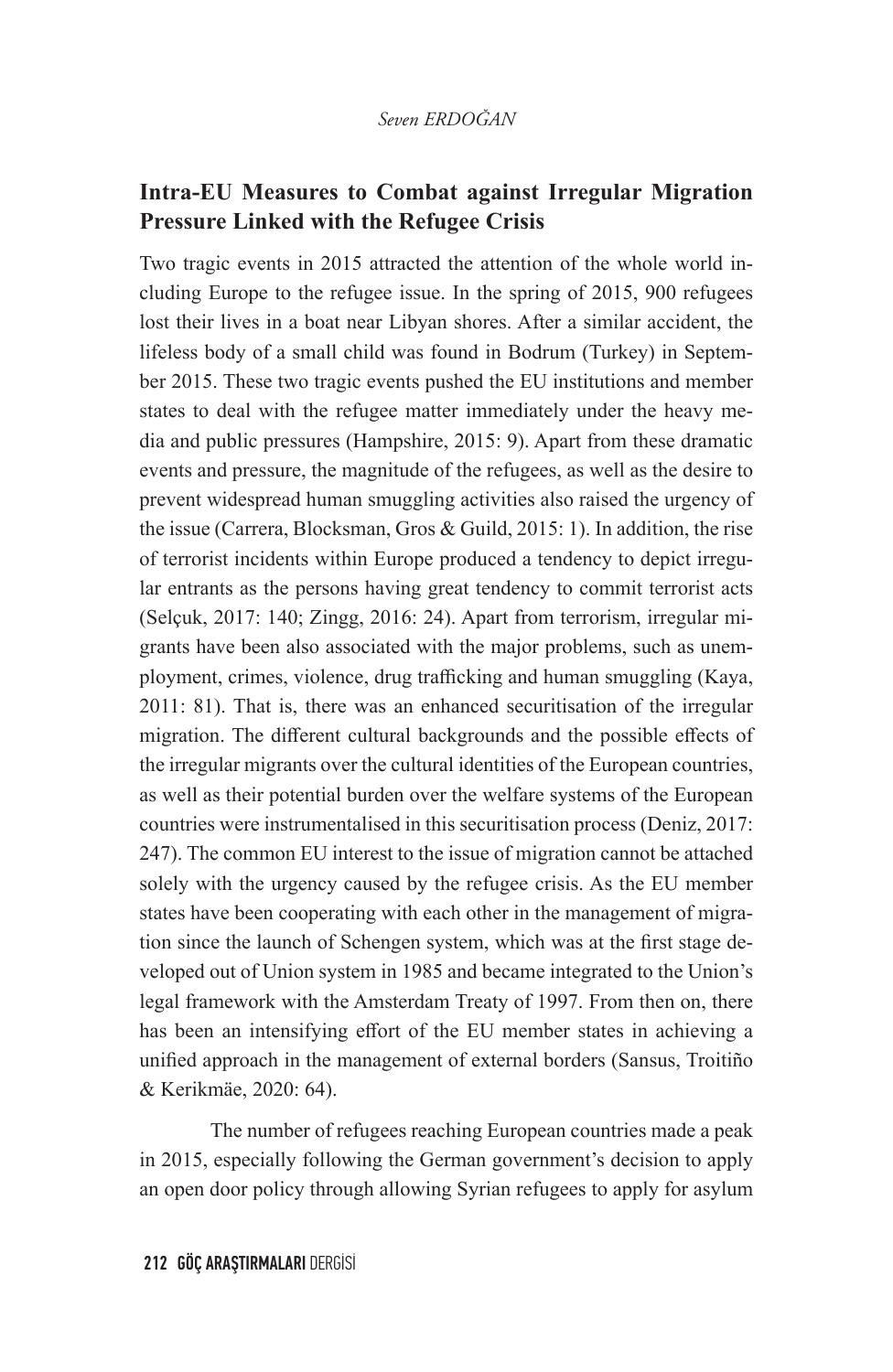no matter where they entered Europe without applying the common EU rules necessitating the recording of the refugees in their first entrance point (Popescu, 2016: 112). In addition to the humanitarian reasons, meeting the labour force need of its export-oriented economy also played a role in Germany's favourable attitudes towards the refugees. However, this decision of Germany caused a high level of unrest among the countries that were on the routes of the refugees trying to reach Germany (Orrenius & Zavodny, 2016: 2). When they faced with a high intensity of refugee flow, some EU Schengen member states (Germany, France, Hungary, Denmark, Sweden, Belgium, Slovakia, Austria and Malta) suspended the free movement of people temporarily. Besides, Belgium and Holland intensified the police patrols within their borders (Guild, Brouwer, Groenendijk & Carrera, 2015: 9). This shows that a great number of EU member states took steps to ensure the re-nationalization of their migration policies in the face of the refugee crisis (Hodge, 2016: 20). These protective measures brought about a fierce debate on the dissolution of the Schengen zone and directed the European Commission to invite the EU member states to terminate border controls to restore Schengen system. In this call, the European Commission also warned them about the potential economic losses they would be suffering in the absence of a well-functioning Schengen system (European Commission, 2016a).

Until the Maastricht Treaty of 1992, migration was addressed by the member states outside of the EU governance in a very informal way. With this treaty, radically reforming the EU governance, migration turned into a matter of common interest and a slow process including the formalization of the issue at the EU level and the transfer of authority from member states to the EU level initiated. With the last EU treaty known as the Lisbon Treaty, migration was determined as a shared competence area which was regulated by both member states and EU, in 2007 (Badell, 2021: 5). That is, the issue of migration is a subject which has been tackled at various governance levels in the European context. This subtitle focus on the supranational dimension of the migration management in Europe.

At the beginning of the refugee crisis, the EU institutions and member states had difficulty in bringing their efforts together to address the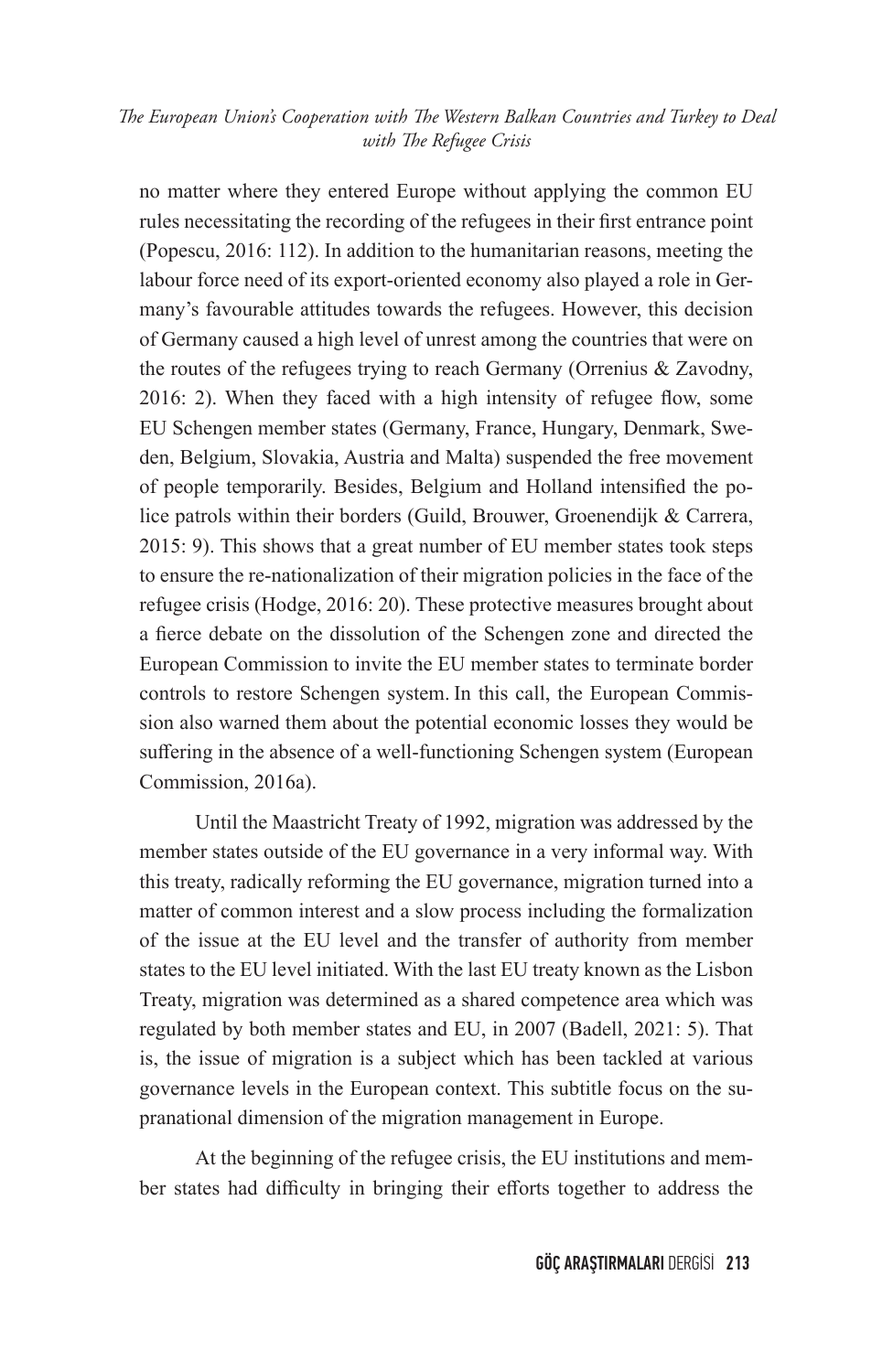common problem of irregular migration efficiently, despite the ongoing migration cooperation efforts since the 1980s. A great majority of the international and ethical obligations, as well as the principles of solidarity or shared responsibility are mostly ignored. The process of finding the best way to deal with the migrant crisis led to further divisions and disagreements among the EU member states (Popescu, 2016: 106). On the one hand, there were the EU member states which were willing to open their borders to the refugees; on the other hand, there were those which are trying to block the arrival of refugees to Europe (Mitrovic, 2015: 4). This created a difficulty to mobilize the mutual solidarity and cooperation principles to reach a fair burden-sharing within the EU.

The EU members located at the external borders of the EU such as Greece, Italy and Hungary were affected more and severely from the refugee crisis due to being the first entrance point of the refugees to the Schengen zone. According to the Dublin Regulations, which define the rules related to the processing of the asylum applications in the EU member states, the first EU member state an asylum seeker enters is responsible for registering the migrants and taking their asylum applications, as well as deporting them in case of a violation. These responsibilities caused a huge burden over the states lying at the external borders of the EU and these states had difficulty in performing their duties. The borderline states felt themselves alone in the absence of any political and financial support from the other member states (Popescu, 2016: 111). It should be noted that Dublin Regulations were adopted in the 1990s and revisited in the early 2000s when the EU was not under severe pressure of migration. Hence, it was an out-of-date system even before the rise of the refugee crisis (Popescu, 2016: 112). After keeping the effects of the first disagreements over refugees limited, the primary choice of the EU member states and institutions became to stop or control huge refugee flows through developing intra-EU measures. In this scope, the European Commission prepared a document called "A European Agenda on Migration" in late 2015 as a roadmap to deal with the refugee challenge. It invited member states to "to restore confidence in the ability to bring together European and national efforts to address migration, to meet our international and ethical obligations and to work together in an effective way, in accordance with the principles of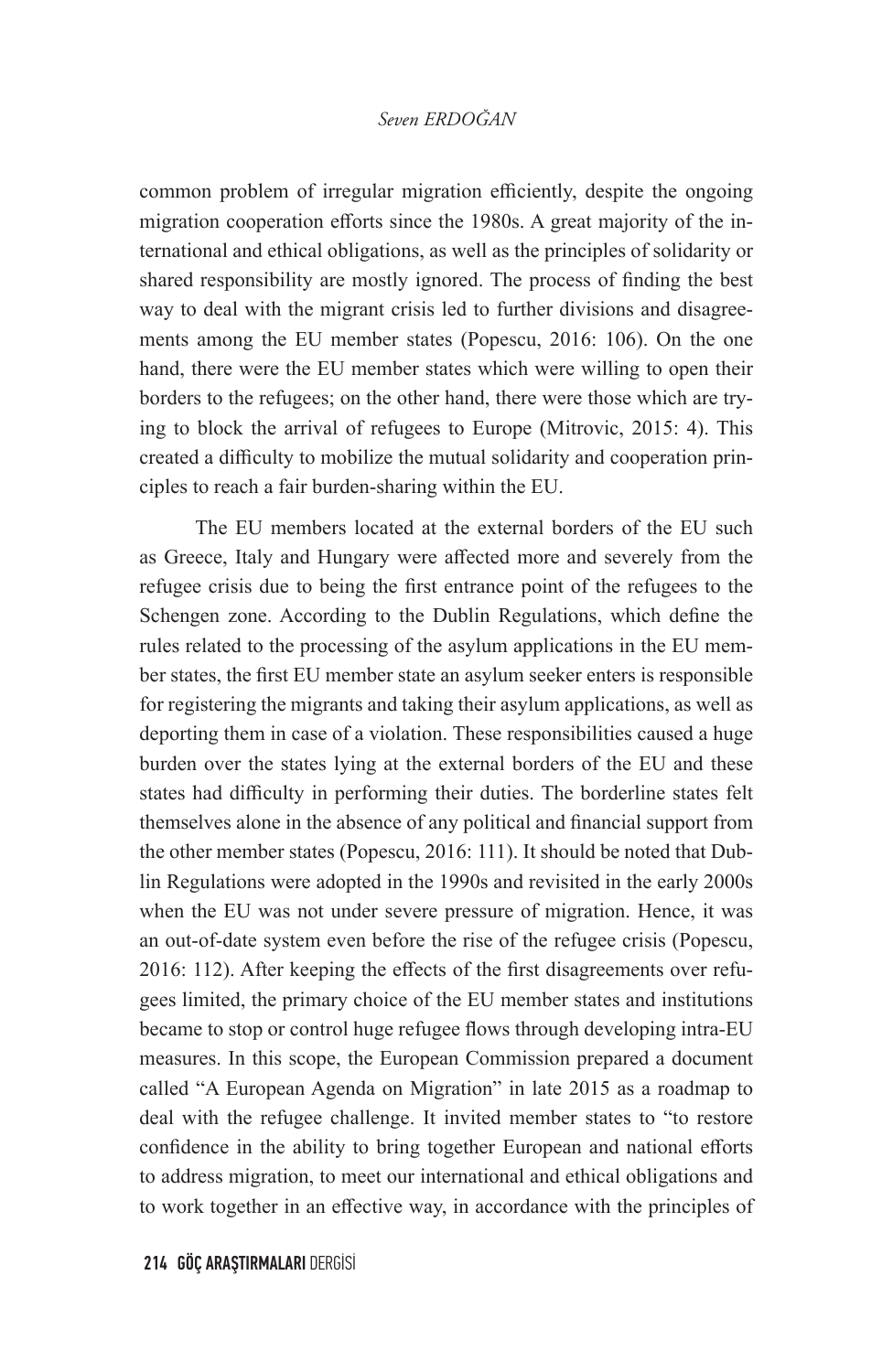solidarity and shared responsibility" (European Commission, 2015a). By its nature, the Agenda was a political document defining the priorities in migration, asylum and borders policies for the years to come. It aimed to equip the EU with the tools serving to the effective management of the migration crisis, as well as it concentrated on the proper use of the existing EU tools in order to handle the migration in a better way (Porumbescu, 2019: 38). The document offered various solution alternatives regarding the irregular and legal migration, asylum and borders for the short and medium terms. These alternatives focused primarily on the issues of saving the lives, fighting against human smugglers, tackling the root causes, strengthening the EU's external borders and improving the cooperation with third parties (European Commission, 2015a). The weaknesses of the already-existing EU regulations regarding the irregular migration in coping with the huge refugee flows forced the EU countries to adopt emergency measures (European Commission, 2015a). The priority was given to the measures aiming to ease the conditions of the most affected member states at the external borders. The European Commission's offer to form a European border rapid reaction force, named European Border and Coast Guard, that can intervene, even against the will of the state, to strengthen the Frontex (European *Border and Coast Guard Agency*) was found to be a violation of national sovereignty by the member states defending external borders (Koroutchev, 2016: 33). Therefore, it was agreed to strengthen the long-neglected capacity of the Frontex (Carrera vd., 2015: 7). By the way, the Frontex provided border staff support to Italy and Greece to ensure the registration of the refugees properly (Carrera & Den Hertog, 2016: 8). Besides, a decision to relocate a moderate amount of migrants (160.000 people in need of protection) over a period of two years was taken (European Council, 2015). The relocation decision was a welcoming back from the Dublin Regulations, necessitating the protection of refugees in their entrance point until a final decision about their stay or deportation. The relocation numbers were defined according to some criteria such as the population size, total GDP, average number of asylum applications per one million habitants between 2010 and 2014, and unemployment rates (Carrera et. al., 2015: 13). Some member states, especially the ones in the group of new member states like Hungary and Poland, even refrained from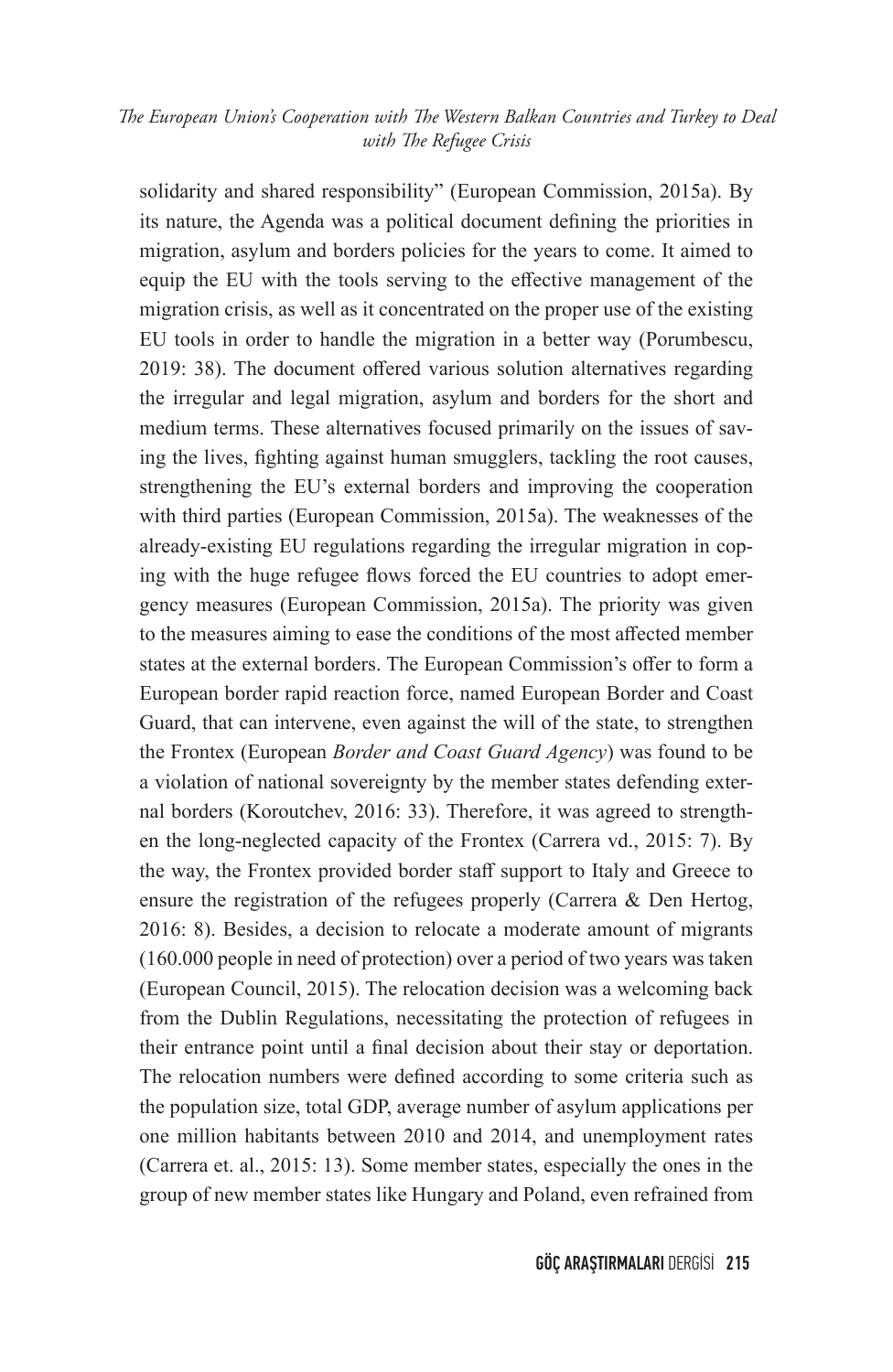applying this decision by alleging the denial of their national interests and faced with the infringement procedure initiated by the European Commission (Csehi & Zgut, 2021: 61). The missing contribution of these member states also created doubts regarding the solidarity within the Union (Tranuer, 2020: 172). In addition, the EU provided equipment and medical supply to the EU member states via the EU Civil Protection Mechanism in case of a request (Popescu, 2016: 113, 115). When the issue of reallocation debated again in 2019, only four EU member states (Germany, France, Italy and Malta) signed a memorandum of understanding to redistribute the migrants rescued in the Mediterranean, rather than launching an extensive EU initiative (Deutsche Welle, 2019). The progress report of 2019 regarding the implementation performance of the Agenda on Migration verified the success of the joint actions aiming at creating a better protection system for the European frontiers, cooperation with partner countries in order to eliminate the deep causes of irregular migration, improving the protection of migrants and fighting smugglers and the total number of illegal border crossing along the main migration routes. Most importantly, the number of arrivals reached to the lowest levels of the last five years (150.000 people in 2018). However, the progress report also identified missing points and risks, such as keeping to act in solidarity, providing a better shelter and care who are under protection, reforming asylum system, in order to have a better guarantee for now and in the future (European Commission, 2019).

The intra-EU measures did not become enough by solely to produce the expected outcome of controlling irregular migration in the absence of intensive externalisation strategies. Apart from the mismatch of the tools at the Union's hand to the current situation, conflicting interests of the member states and fragmentation of the programmes operating at the member state levels also played a pivotal role in the emergence of this unwanted outcome (Gladysh & Sychov, 2020: 20). Intergovernmentalism prevailed and the attempts aiming to produce Europeanized solutions either failed or reflected the lowest common denominator among the EU member states, especially due to the high unwillingness of the member states making further power transfers to the Union level in the field of migration (Panebianco, 2020: 2,7; Roots, 2020: 42). In such a contextual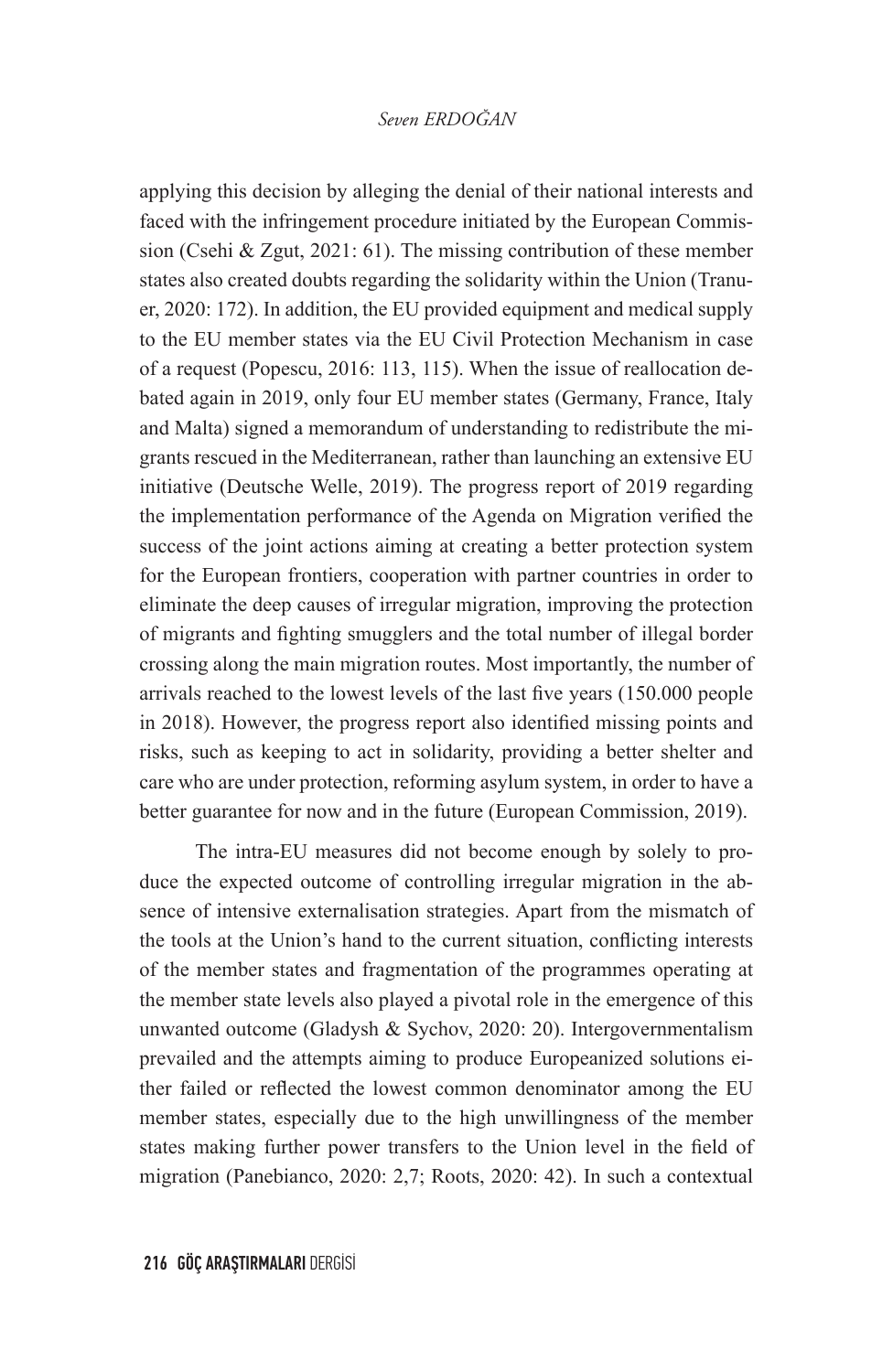setting, Covid-19 pandemic has made the issue further complicated, because it adversely affected the EU member states' capacity to manage the presence of refugees and ensure their protection. The pandemic put the member states under a fierce pressure in using their scarce resources to limit the effects of this pandemic and to realise an economic recovery. On the one hand, there were refugees looking for their basic necessities and more protection, on the other hand there were native locals feeling resentment about their own well-being under fragile economic conditions (Kirisci, Erdogan & Eminoglu, 2020). Hence, all of these made the design of an EU solution mutually acceptable to all the member states harder and motivated the Union to seek for alternative solutions, mostly the ones focusing on the external dimension of the migration policy, to overcome the weaknesses of its own policies and institutions. European Commission proposed a new pact on migration and asylum on October 2020 and the EU's reliance on the externalisation efforts to deal with migratory pressures remained salient (Anatolian Agency, 2020).

#### **Migration Cooperation with the Accession Countries**

By using the instruments at its disposal, primarily the Schengen regime and Dublin regulations constituting the basis of the migration order in Europe, the EU was not able to respond effectively to the heightened refugee crisis in 2015 (Dagi, 2018: 10). This weakness motivated the EU member states to consider one of the European Commission recommendations in the "A European Agenda on Migration" that was the externalisation of the migration issue through developing cooperation with the third parties. Accordingly, the EU entered into closer cooperation on migration with the Western Balkan countries and Turkey. The EU had entered into similar kinds of migration cooperation regimes since the 1990s with the neighbouring countries located in the Eastern Europe, South Caucasus and Southern Mediterranean (i.e. Moldova, Georgia, Libya) to control irregular migration. Thanks to them, the Union benefited from the involvement of the non-EU countries in the migration management of the EU (Düvell  $\&$ Vollmer, 2009: 7). Hence, in the early 2000s, the Union adopted the documents, such as EU Action Plan on Illegal Immigration (2002) and Global Approach to Migration (2005), which have formed the legal basis of the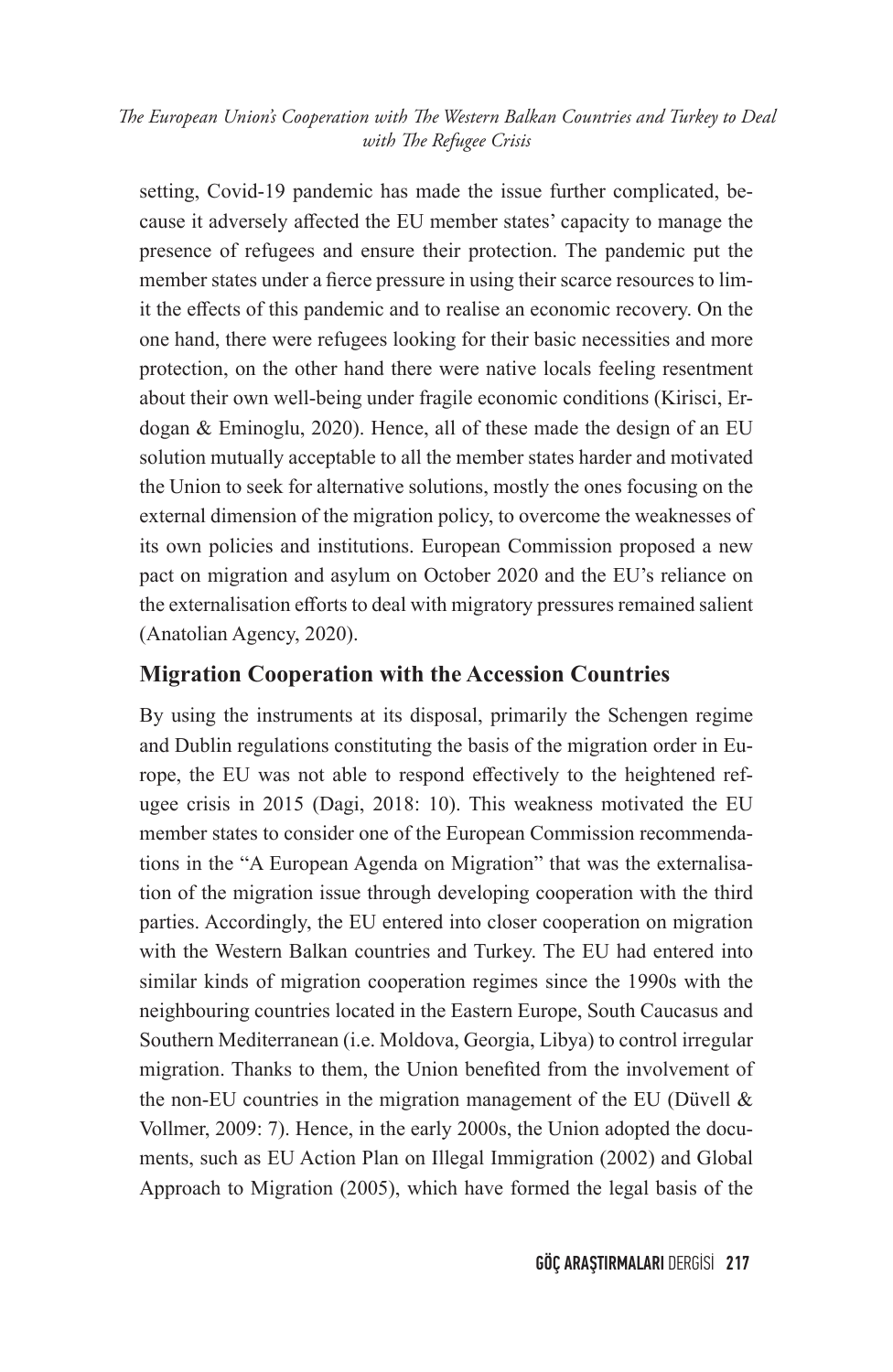EU's choice for controlling, containing and taming migration through externalisation (Hameršak et. al., 2020: 17).

What makes the accession countries one of the central point of externalisation efforts of the EU at this case was the arrival of a vast majority of 1.5 million refugees after making transit passages from the Western Balkan countries and Turkey (Hampshire, 2015: 9). The primary objective was to limit the access of irregular migrants to Europe by using these countries as a mobility corridor. By means of these cooperative relations, the EU ensured the creation of the buffer zones, which are lying beyond its external borders, against the migration flows in return for some economic and political concessions, including the commitments to assist them in the protection of the refugees. The EU conducts its relations with the accession countries on the basis of the association regimes, which also include the cooperation of the actors in the management of migration. Therefore, the cooperation efforts realised after the refugee crisis has been built upon an already-operating framework.

#### **Migration Cooperation with Western Balkans**

South-Eastern Europe was coined as the Western Balkans by the EU in the early 2000s. It consists of seven countries: Albania, Bosnia and Herzegovina, Croatia, Kosovo, North Macedonia, Montenegro and Serbia. Among them, Croatia achieved to be a member of the EU in 2013. During the Cold War years, Western Balkan states had become a source of guest workers for the growth-oriented economies in the Western Europe. A large number of people from the region migrated to the Western European countries for economic reasons. In addition, the migration from the Western Balkans to the Western Europe intensified after the emergence of a bloodshed with the dissolution of the Yugoslavia in the 1990s. Thousands of people moved to the Western Europe and asked for asylum in search for safety, as well as jobs (Milan, 2018: 1). The EU member states coped successfully with this migration flow. The situation was neither labelled as a crisis, nor led to the growing of right-wing tendencies inciting xenophobia (Collyer & Russell, 2016: 4).

After the end of the bloody conflicts among the Western Balkan countries, the key objective of the EU was to ensure the dominance of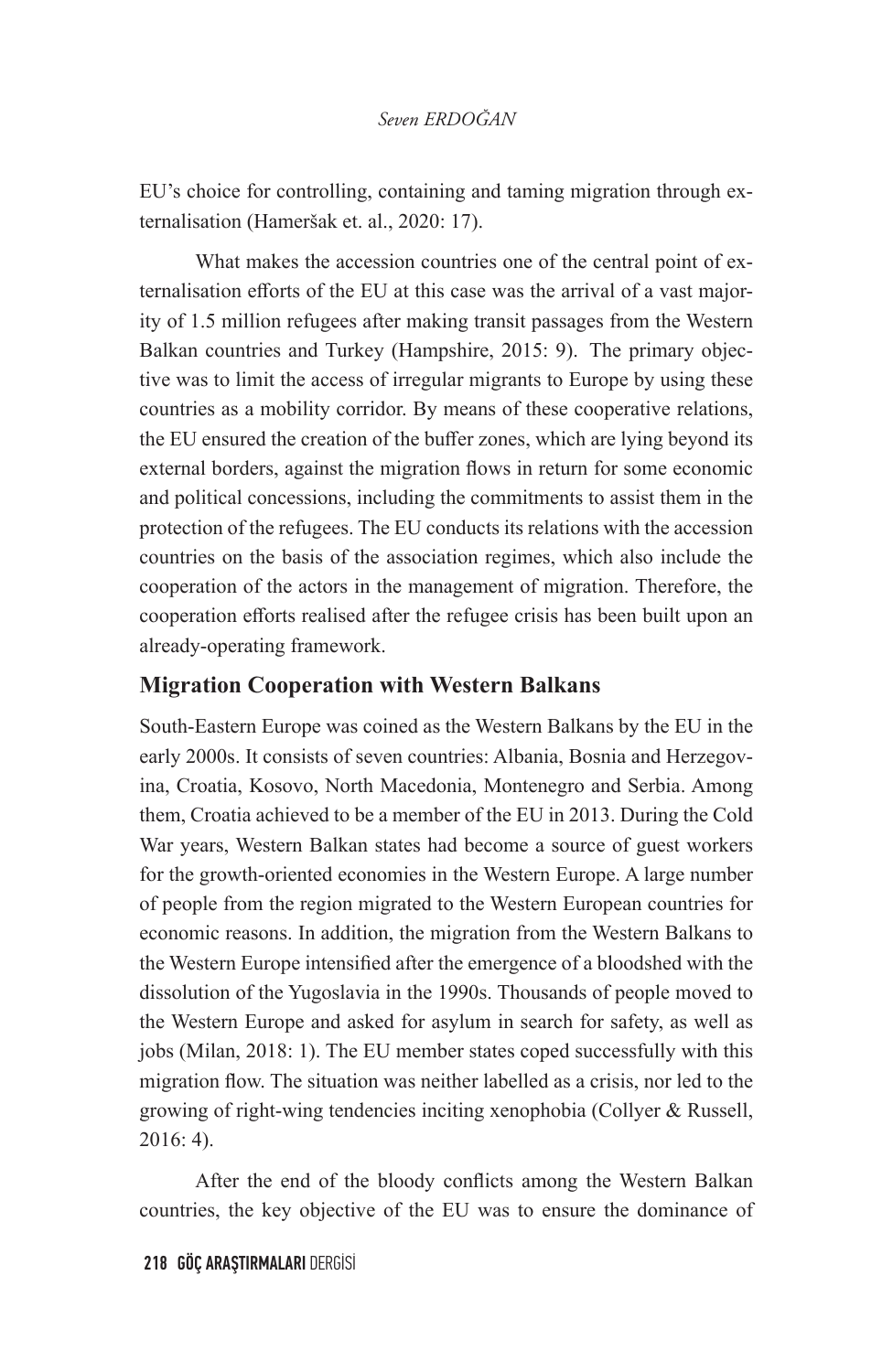stability within the region in the vicinity of Europe. The EU's approach towards the region changed dramatically in the late 1990s. The Union initiated the stabilisation and association process aiming to contribute to the peace and stability in the region in 1999, and more importantly, it started to provide an accession perspective to the Western Balkan countries after the 2000s (Miscevic & Mrak, 2017: 186). With the Thessaloniki, European Council and the EU-Balkans summit of June 2003, the accession process of the Western Balkans was formally launched (Feijen, 2008: 416). The political and economic implications of the violent clashes in the 1990s have been still going on and have had a great legacy in the bilateral relations of the regional countries. In such a contextual setting, the EU accession ideal has motivated the countries in the region to make reforms to strengthen their state capacity and normalize their relations with the neighbouring countries in order to ensure the dominance of the peace and cooperation in the Western Balkans.

Migration came to the agenda of the relations between the EU and Western Balkan countries before the eruption of the refugee crisis during the visa-facilitation negotiations to ensure the easier access of the citizens of these countries to the Schengen area. Accordingly, the EU concluded readmission agreements with all the countries in the region between 2006 and 2008 as a condition for the dominance of a facilitated visa regime. Readmission agreements set out apparently reciprocal obligations between the EU and a third country, in particular the detailed administrative and operational procedures to facilitate the return of irregularly staying migrants and thus implement return decisions adopted by Member States' authorities (Andrade et. al., 2015: 37). Apart from this, the migration issue has also become a part of the on-going enlargement processes through which the accession countries in the Western Balkans have become aligned with the EU migration policy.

Since Greece does not share a land border with any of the Schengen countries, the refugees reaching Greece tried mostly to enter the Schengen zone by passing through the Western Balkan countries' territories (Dragostinova, 2016: 7).The migration route which was called as Western Balkan route gained existence in this way. Apart from the strategic location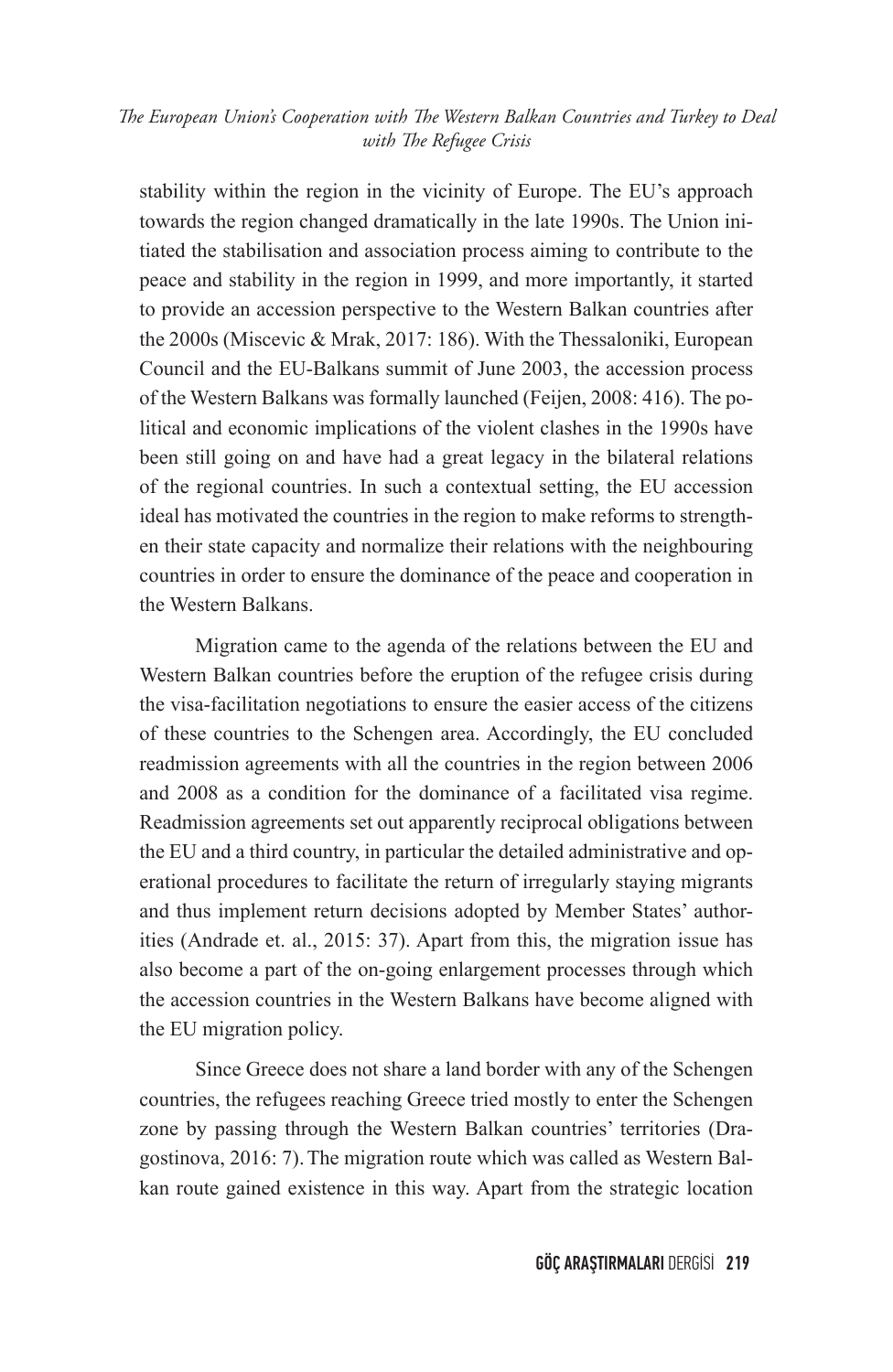factor, the lower risks in comparison to the Mediterranean route, the shortness of the distance, road and railway links between the countries in the region, the deficiencies related to border control capacities, low level of cooperation among the countries in the region, the existence of criminal smuggling networks have also become influential in the rise of the Balkan route (Tuntevski, Tosheva & Kechegi, 2020: 108-109).

The Western Balkan route of migration mainly includes the EU member states such as Croatia and Slovenia, as well as the accession countries such as Serbia and North Macedonia. Other countries of the region were also affected and they have became transit routes. Therefore, it is misleading to approach the Western Balkan route as a single route (Pastore, 2018: 8). Montenegro, Albania, Kosovo, and Bosnia and Herzegovina were less affected by the refugee crisis because they were less preferred by the refugees in their routes to Europe. However, these countries stayed under the threat of refugee flows because of their vulnerability to a change in the migration route and the emergence of new migration routes passing from their territories (Šabıć, 2017: 53).

After the turmoil of the 1990s, Western Balkan countries could not have finalised their economic and political transitions yet (Šabıć, 2017: 53). Western Balkans have become a migration route for centuries, but none of the countries in the region has the capacity to cope with the current refugee crisis. Apart from political stability, economic underdevelopment and poor administrative structures also affected the migration management or border control capacity of the Western Balkans. They did not have enough reception centres, the administrative capacity to register refugees or financial sources to meet the basic needs of them. Hence, as a result of these multiple weaknesses, the refugee crisis turned into a big challenge for the region (Meç, 2016: 39-40) and the refugee crisis was added to the crowded problem lists of the Western Balkan countries.

At the beginning, the Western Balkan countries tried to limit the migration by way of the strengthened border controls. They even opted to adopt harsh measures such as the laws criminalizing the humanitarian assistances to the migrants or extensive border controls (Amnesty International, 2017). Despite their commitment to the EU membership process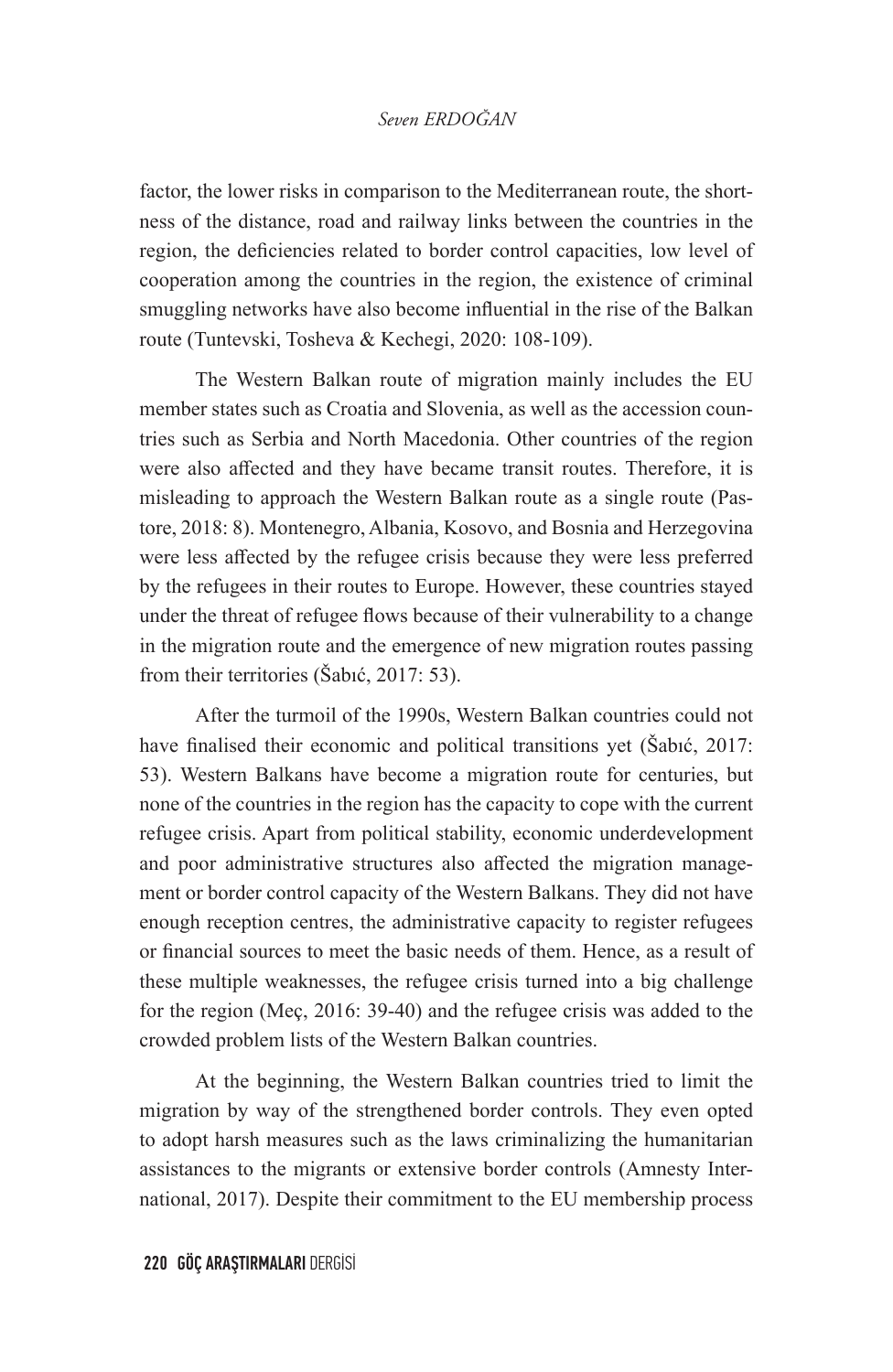and their obligation to act in line with the Copenhagen Criteria of the EU membership, the countries violated the human rights of the refugees extensively. As the countries of the region took measures to limit refugee flows, migration routes shifted in a way to follow the countries with easier border passages. Thus, the adoption of fortification measures by the Western Balkan countries had the potential of creating tensions among them. Once the refugees became aware of the strict border measures adopted by a country in the region, they opted to divert their routes to the closest neighbouring country providing an easier border passage. Therefore, the rising border controls turned into a fortification race. For example, Croatia-Serbia relations deteriorated in 2015 because of the refugee crisis, when Croatia accused Serbia to act in collaboration with Hungry by directing a high number of refugees to the Croatian border and severed border controls to this country for several days (Jureković, 2016).

The EU paid effort for the mobilization of a coordinated fortification strategy based on cooperation among the countries of the Western Balkan route (Cristiani, 2017: 8). It is because there were fears about the refugees' potential as a threat to the vulnerable peace and stability in the Western Balkans by creating new problems among the countries which have not yet fully reconciled after the dissolution of Yugoslavia (Šabıć, 2017: 61). Despite the years of old investment to the regional peace, stability and cooperation in the Western Balkans, the refugee crisis proved that the region was still vulnerable to the crisis (Šabıć, 2017: 61). The great majority of this investment was made by the EU with the accession perspective given to the region. Hence, during the refugee crisis, the EU also felt the pressure of losing its achievements in the region. Therefore, after the inefficiency of the national actions to stop migration was observed, the EU mediated among the Western Balkan countries to promote their collective and coordinated action against the migration. In this scope, the leaders of Albania, Austria, Bulgaria, Croatia, the former Yugoslav Republic of Macedonia, Germany, Greece, Hungary, Romania, Serbia and Slovenia (eight EU member states and three states with the EU accession perspective) came together in Brussels for an extraordinary meeting on 25 October 2015 with the initiatives of the European Commission to address the emergency sit-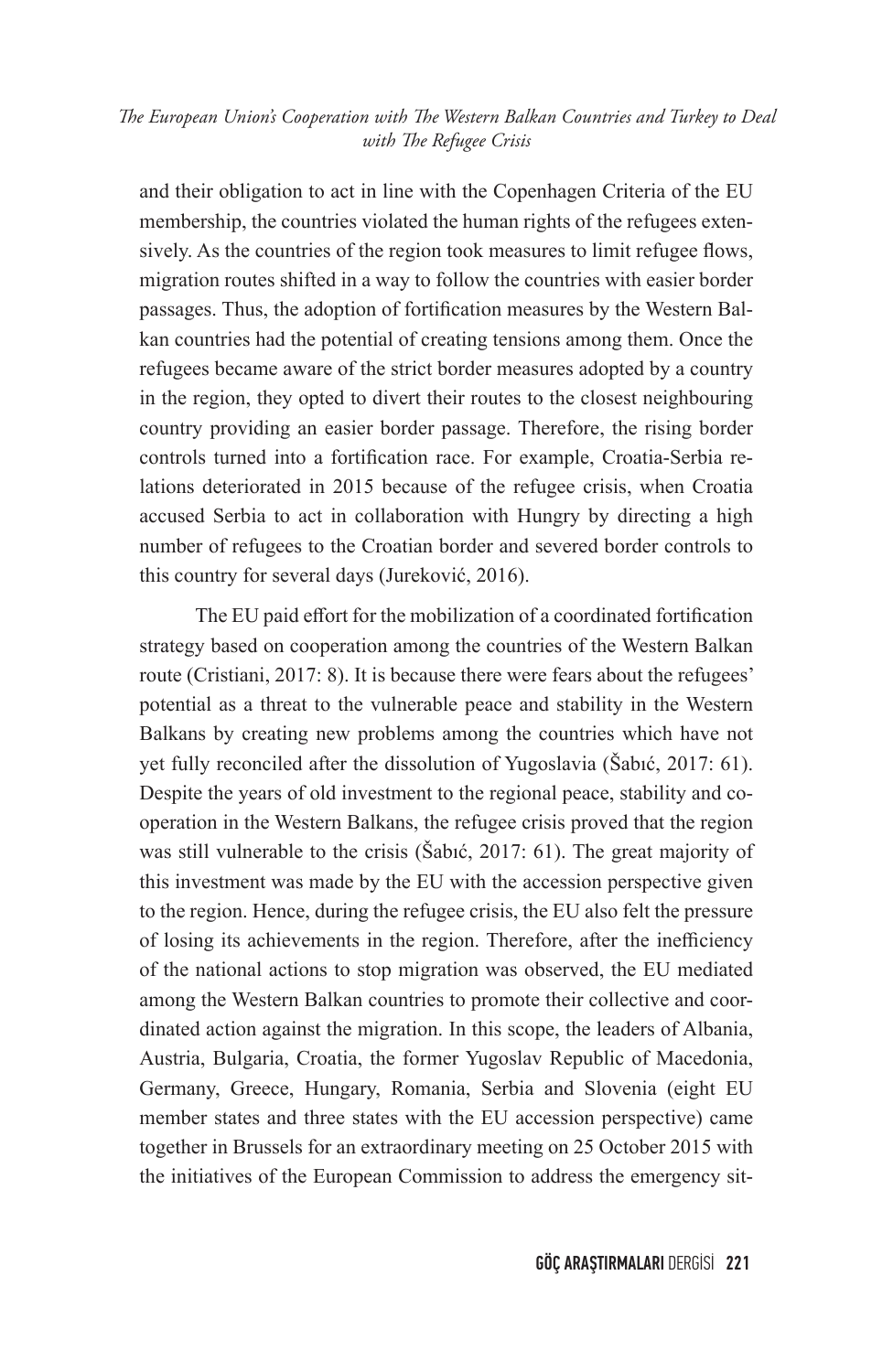uation unfolding along the Western Balkan route. The participants were defined by Jean Claude Juncker, ex-president of the Commission, as the countries which were affected most. The meeting was framed within the general framework of the Berlin Process which initiated in 2014 and based on a five-year plan designed to show the EU's strong commitment to the Western Balkans enlargement (Turrión, 2020: 93).

The participant countries agreed upon a 17-point plan of action, which was backed by generous financial support provided by the international and regional financial institutions and including the pragmatic and operational measures to tackle the refugee crisis in the region. The measures were grouped under the following general headings (European Commission, 2015c):

- 1. Permanent exchange of information,
- 2. Limiting secondary movements,
- 3. Supporting refugees and providing shelter and rest,
- 4. Managing the migration flows together,
- 5. Border management,
- 6. Tackling smuggling and trafficking,
- 7. Information on the rights and obligations of refugees and migrants,
- 8. Monitoring.

The agreed plan was announced as a road map aiming to avoid a humanitarian crisis. The aim of the plan was reflected as protecting refugees and their rights. After this action plan, Western Balkan countries closed and fenced their borders gradually in cooperation with the neighbouring EU member states by considering the routes followed by the migrants. With the steps taken to block migration through the Western Balkan route, the migration potential of this route has slowed down, but it is still present. Besides, the illegalization of the migration on this route increased with the rise of human smuggling activities. However, it becomes more expensive and riskier for the refugees to reach Europe by following this route (Domachowska, 2019: 61; Orrenius & Zavodny, 2016: 19). To guarantee proper implementation of the action plan, Western Balkan countries also signed status agreements with the Frontex in 2019 to cooperate on irregular migration with the deployment of Frontex officers in these countries for joint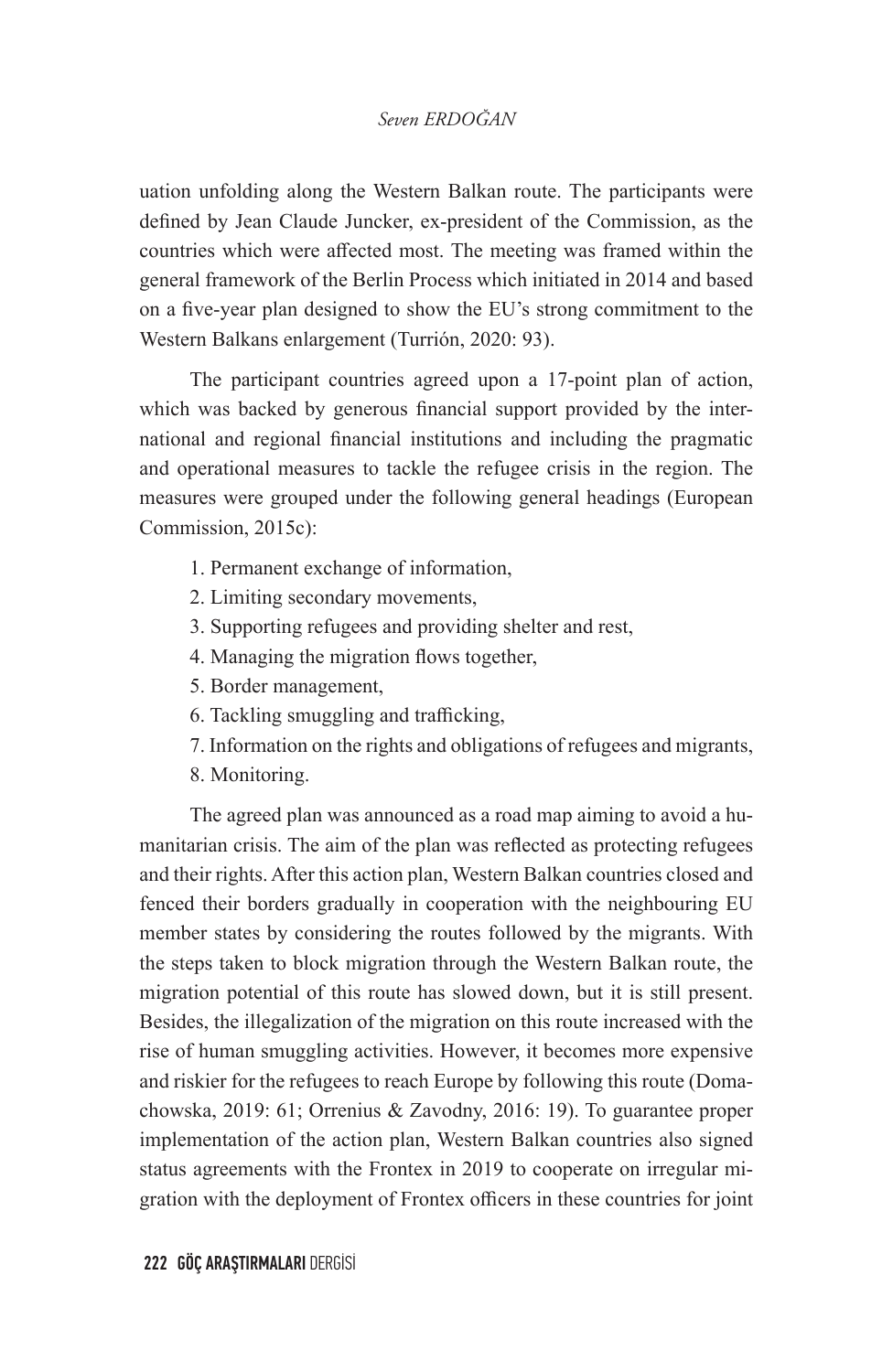operations. Frontex forces were given the right to act both at the border and in countries' interior. They have a right to intercept and control persons and vehicles in situations where there is suspicion of irregular migration (Savkovic, 2019).

The action plan was heavily attacked by some EU member states, especially by the Visegrad Group, namely Hungary, Poland, Slovakia and the Czech Republic, and was not implemented properly by Greece despite its involvement to its negotiation process. The plan was seen as an attempt of some EU member states to select migrants on the border between Greece and the North Macedonia (Kekenovski, 2016: 13-14). Furthermore, the plan was also found contradictory with the EU's ideal of achieving stabilisation in the Western Balkans through enlargement policy. That is, it was labelled as a short-sighted calculation undermining the EU's enlargement policy. The measures taken under the plan to solve the refugee crisis were defined as the additional burdens over the Western Balkan countries which have been already dealing with severe management problems. The duties of registering refugees and providing proper reception have been found problematic due to their potential of leading to new disputes between the countries of the region having difficulty in establishing good neighbourly relations (Liperi, 2019: 4).

The emergence of Turkey as a buffer state after the EU-Turkey migration deal signed on March 2016 and the rising controls actively preventing the refugees from leaving Turkey enabled the further fortification of the Western Balkans (Christiani, 2017: 5). Turkey-EU deal hardened the reach of refugees to Greece. Since the refugees could not enter into Greece, the use of the Western Balkan route by the refugees to reach their final destinations in Europe declined. Briefly, the closure of the Western Balkan route operated concomitantly with the Turkish deal and caused a sharp decline in the numbers of refugees reaching Europe in 2016 (Haferlach & Kurban, 2017: 90). Therefore, the future success of the migration cooperation established with the Western Balkans is very much linked with the migration cooperation of the EU with Turkey.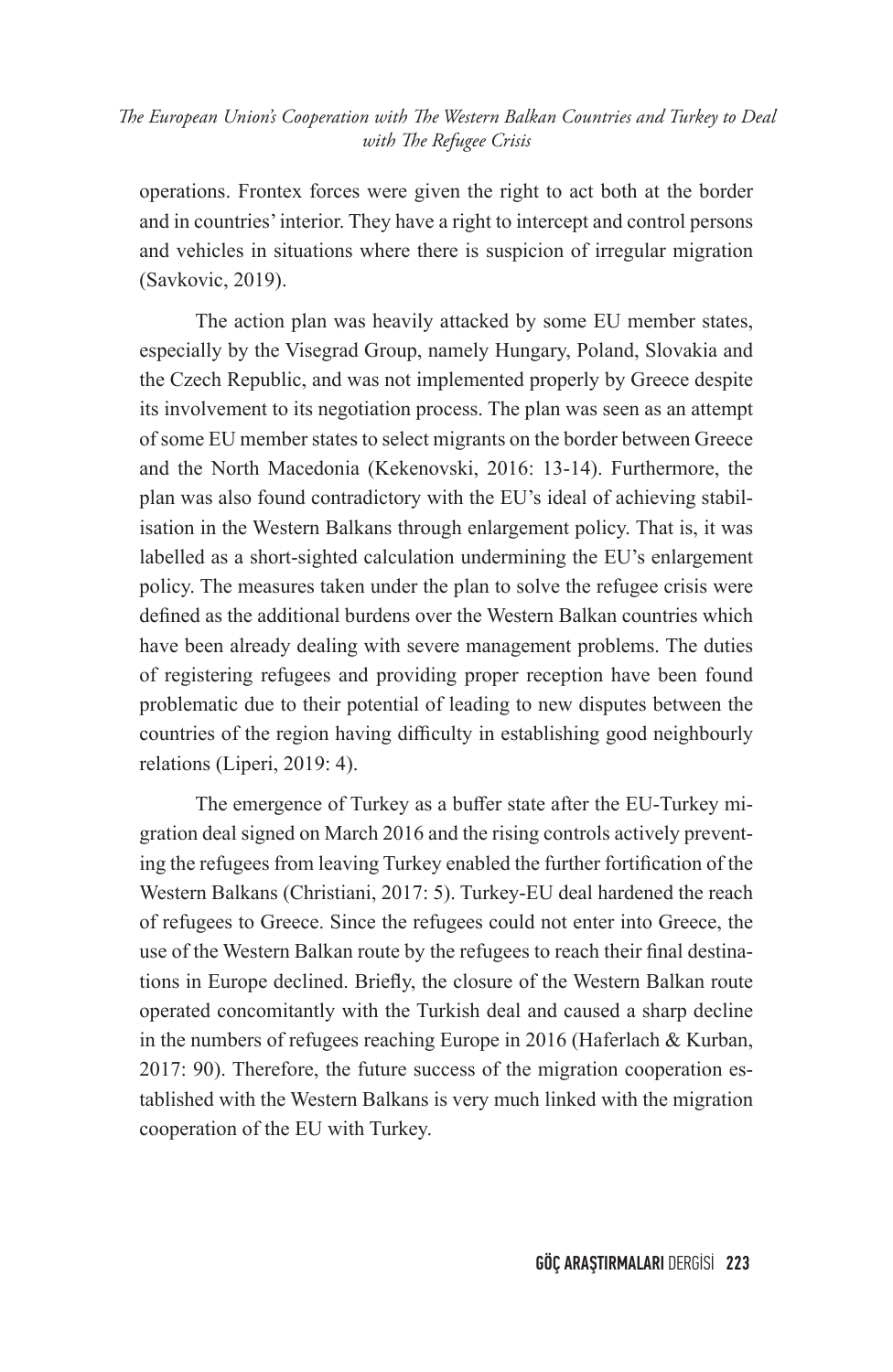#### **Migration Cooperation with Turkey**

Turkey has been related to the EU since the late 1950s. The relation gained an official dimension with the signature of the Ankara Agreement in 1963 and took the form of an association regime. With the membership application of Turkey in 1987, the accession dimension was added to this relation. The economic relations between the parties deepened gradually and reached to the level of customs union in 1996. Turkey was declared a candidate for the EU membership in 1999 and it has been conducting accession negotiations with the EU since 2005 for the membership. Thanks to this long and rooted relation, Turkey and the EU have been cooperating extensively in variety of sectors (Kakışım & Erdoğan; 2018: 403-408).

After the turning of the tension in Syria into a humanitarian disaster, Turkey opted to pursue an open door policy towards the Syrians forced to flee their homes. This made it the top-refugee hosting country in the world. Turkey's choice for the open door policy created a refugee pressure over the EU automatically. Hence, in addition to be a host country for the refugees, Turkey also become a transit country at the same time. That is, the country has been providing shelter to the millions of irregular migrants on the one hand; on the other hand, it has been used as a transit country by the refugees on their way to Europe (Akın & Akın, 2017: 142). The great majority of the Syrians in Turkey were aiming to reach an EU member state by staying in the country temporarily during their transit passages. This led to tensions between Turkey and its European counterparts. Turkey was criticized extensively on the ground of its inability to manage its borders effectively (Eralp, 2016: 21). At the beginning of the refugee crisis, Turkey was extensively blamed due to its role in the emergence of the refugee crisis of the EU. Then, the EU started to approach Turkey as a key partner in controlling the refugee flows.

The cooperation between the EU and Western Balkan countries did not become sufficient to stop the use of the Western Balkan route by the refugees (Pastore, 2018: 10). There was an urgent need for cooperating with Turkey to stop the irregular movements of the refugees to the European countries, especially to Greece. Therefore, the EU wanted to con-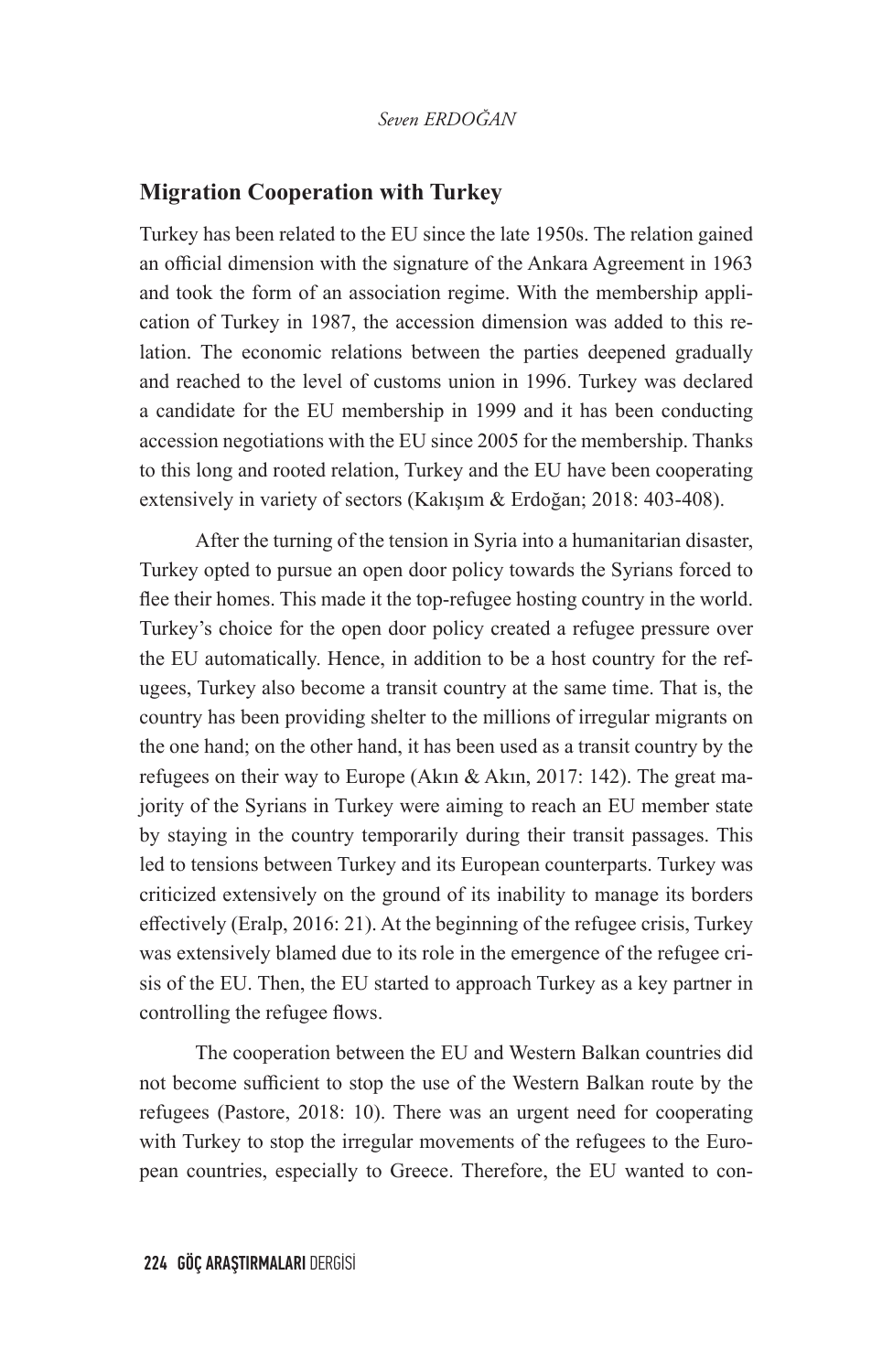clude an action plan with Turkey to guarantee the country's effort to limit the number of irregular entrants (Carrera vd., 2015: 8-9). The negotiations started in May 2015 and the initial outcome was a joint action plan signed on 29 November 2015 as an immediate action to the urgency of the matter. The action plan was depicted as a coordinated response to the common challenge based on the spirit of burden-sharing. The parties started to cooperate immediately in handling of the refugee crisis by acting in line with their agreed commitments.

In the scope of this action plan, the EU intended to provide additional funds to Turkey to be used for the needs of the Syrian under temporary protection, to speed up the accession process of Turkey to the EU by opening new negotiation chapters, and to take measures to fasten visa-liberation dialogue<sup>1</sup> with Turkey. In return for these rewards, Turkey accepted to form a stronger migration management system viable to register Syrian refugees via legal and administrative changes, to improve its capacity to combat with human smuggling activities especially by raising its border controls, to stay in regular contact with the EU partners and to exchange information, to improve the conditions of the temporary settlement centres for the Syrians (European Commission, 2015b).

After this joint action plan, Turkey opened its labour market to the Syrians under temporary protection, introduced new visa requirements for the Syrians and other nationalities, stepped up security efforts by the Turkish coast guard and police and enhanced information sharing. In recognition of the measures taken by Turkey, the EU has begun to disburse 3 billion Euro of the Facility for Refugees in Turkey for concrete projects and to work for the advancement in the visa liberalisation process and to ensure the progress of the country in the accession talks, including the opening of Chapter 27 Economy and Monetary Policies on December, 2015 (European Council, 2016a).

The parties continued their efforts to negotiate further to settle down remaining issues of contention and to reach a deeper level of cooperation

<sup>1</sup> Turkey is the only accession country whose citizens are obligied to take visa before entering the EU member states. The EU even granted the visa-free travel to the some Eastern Partnership countries like Georgia and Ukraine.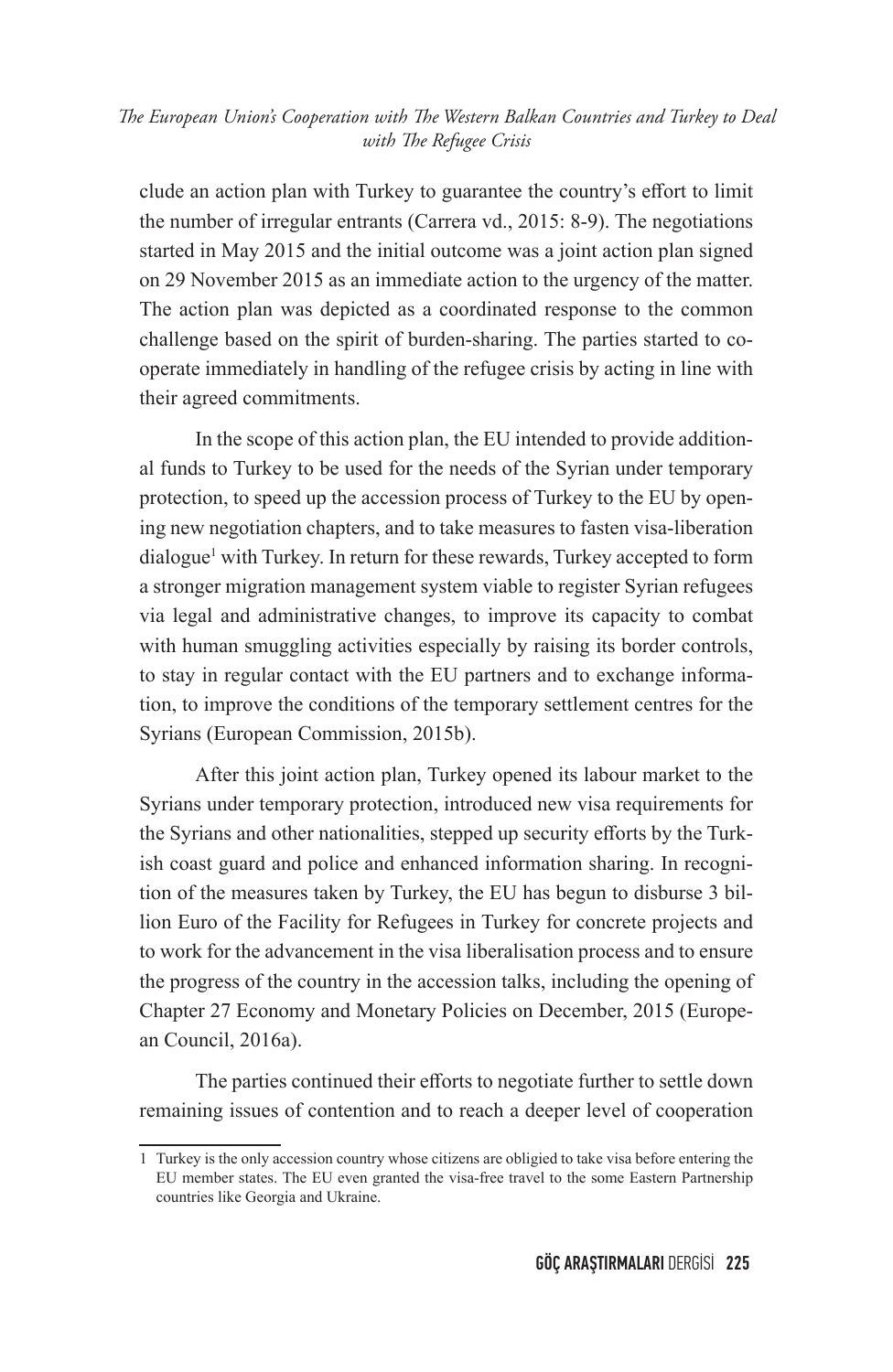on migration. The positive results of the action plan in mitigating the refugee pressure over Europe made the EU more eager about reaching a final deal with Turkey (European Council, 2016b). The urgency of the situation forced the EU to deepen its cooperation with Turkey by providing some more generous rewards to Turkey in return for granting the country's enhanced commitment to block the refugee flows. Turkey used the intensifying EU demand for cooperation in the field of migration as a window of opportunity to reach its long-standing demands from the EU side. The EU's urgency to conclude a final agreement made it ready to give more concessions and the negotiation phase of the deal became shorter (Okyay & Cristiani, 2016: 52). Accordingly, the parties reached a final agreement on 18 March 2016 by declaring it in the name of the EU-Turkey Statement. The objective of the statement was threefold and stated as ending irregular migration flows from Turkey to the EU, improving reception conditions for refugees in Turkey and creating safe and legal channels to Europe for Syrian refugees. By the way, the details of the cooperation between Turkey and the EU to stop irregular migration via Turkey to Europe were formally determined as follows (European Council, 2016a):

1. All new irregular migrants crossing from Turkey into Greek islands as from 20 March 2016 will be returned to Turkey.

2. For every Syrian being returned to Turkey from Greek islands, another Syrian will be resettled from Turkey to the EU by taking into account the UN Vulnerability Criteria.

3. Turkey will take any necessary measures to prevent new sea or land routes for irregular migration opening from Turkey to the EU, and will cooperate with neighbouring states as well as the EU to this effect.

4. Once irregular crossings between Turkey and the EU are ending or at least have been substantially and sustainably reduced, a Voluntary Humanitarian Admission Scheme will be activated.

5. The fulfilment of the visa liberalisation roadmap will be accelerated vis-à-vis all participating member states to lift the visa requirements for Turkish citizens at the latest by the end of June 2016, provided that all benchmarks have been met.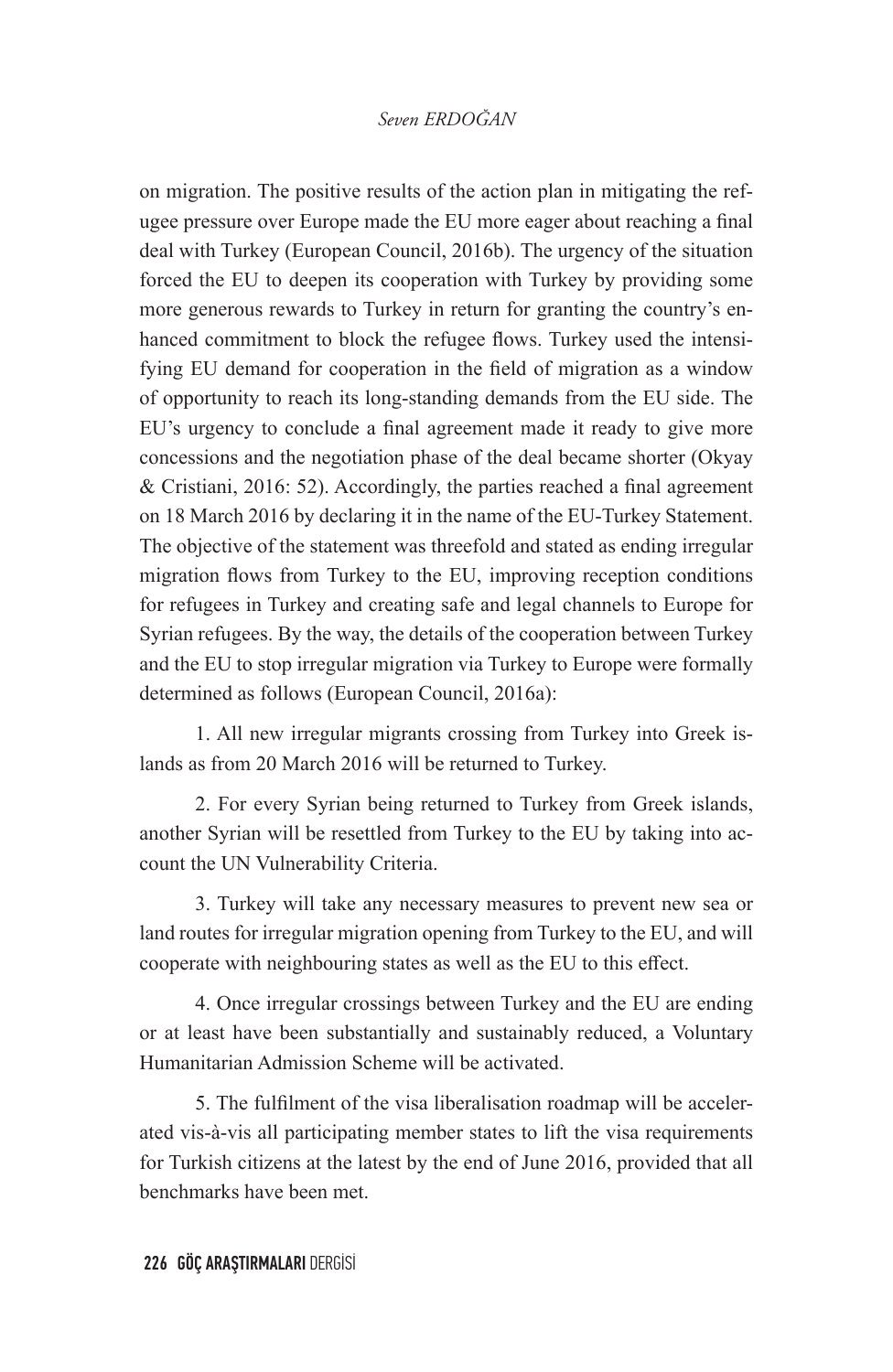6. The EU will provide in total 6 billion Euro financial assistance under the Facility for Refugees in Turkey to be used in financing of the projects, notably in the field of health, education, infrastructure, food and other living costs, for the persons under temporary protection.

7. The EU and Turkey welcomed the ongoing work on the upgrading of the customs union<sup>2</sup>.

8. The EU and Turkey reconfirmed their commitment to re-energise the accession process.

9. The EU and its Member States will work with Turkey in any joint endeavour to improve humanitarian conditions inside Syria, in particular in certain areas near the Turkish border which would allow the local population and refugees to live in areas which will be safer.

Germany played a pivotal role in the emergence of the Turkey-EU deal on migration by using its bilateral relations with Turkey (Okyay & Cristiani, 2016: 55). Various factors motivated Germany to play the leading role in the Turkey-EU refugee statement. There were reasons based on the domestic considerations, as well as the EU-related issues. Firstly, the country was the primary destination for the majority of the refugees reaching Europe and this caused a great burden over it. Secondly, the country was always for a common European solution without causing an existential crisis for the EU. Lastly, the country had doubts regarding the xenophobic and Islamophobic feelings within Europe making extreme right political tendencies stronger across Europe. On the other hand, there were several factors which were pushing Turkey to enter a deal on migration with Europe. Firstly, the country wanted to improve its relations with the West in order to escape from the feeling of high isolation in its unstable neighbourhood. Secondly, Turkey saw the re-energised accession process as an asset to stop its economic downturn. Thirdly, it wanted to reach the long waited ideal of visa-free travel to Europe. Lastly, Turkey intended to share the high financial cost of hosting millions of refugees with the EU by getting some additional funds (Eralp, 2016: 21-22).

There were severe problems in the EU-Turkey relations before the

<sup>2</sup> Turkey-EU custom union relations has been operational since 1996.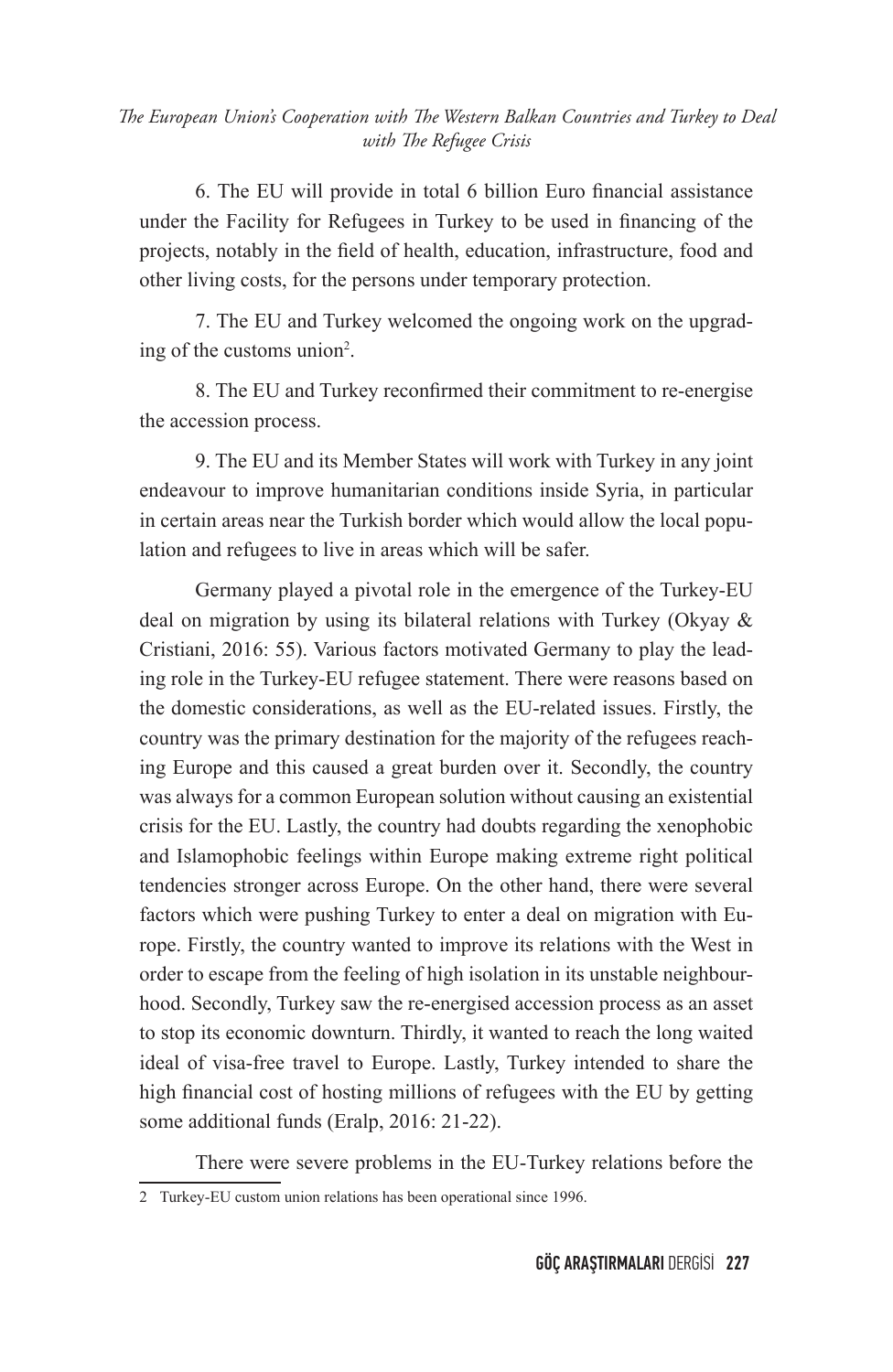conclusion of the refugee statement. However, the EU opted to prioritize its strategic interest in its cooperation on migration with Turkey. The values such as rule of law or human rights and the famous conditionality principle of the accession process stayed in the background. Turkey was rewarded in exchange for its help to the EU in externalizing the refugee problem, rather than its performance in meeting the EU's accession criteria. The previous criticisms and doubts about the democracy and rule of law in Turkey were ignored due to some calculations prioritizing the urgent EU strategic interests (Saatçioğlu, 2019: 10). Therefore, the statement also created a sense of bitterness at the EU side. Besides, the status of Turkey as a safe third country capable of protecting refugees and the implications of this cooperation in terms of the rights and effective protection of the refugees were also questioned (Fisseha, 2017: 48). Hence, the EU's image of a normative power with a high level of concern for human rights issues and humanitarian crisis took a huge blow from this cooperation (Okyay & Cristiani, 2016: 54).

The statement also caused severe unrest at the Turkish side. It was seen as an open indicator of the fact that the EU has tendency to approach Turkey as a strategic neighbour or a buffer zone rather than an accession country. Besides, after such an agreement based on bilateral interest calculations, it has become harder for Turkey to promote itself as a symbol of humanitarianism prioritizing the well-being of the refugees (Keyman, 2016: 91). Instead, Turkey has turned into an actor making negotiations over the refugees to get some fiscal and political gains (Bilgiç & Pace, 2017: 4).

The implementation of the statement has been influenced by the rising tensions in the relations between EU and Turkey and the unfulfilled commitments of the parties to the conditions of the cooperation have brought about some additional elements of tension. The unfulfilled promise of the visa-free travel due to Turkey's refusal to make a change in its anti-terrorism law, the EU's attitude towards the failed coup attempt in Turkey of 15 July 2016, Turkey's transition to a presidential model in 2017 after a referendum and the inactivity of the EU member states and institutions towards the assaults of the Syrian regime targeting Turkey in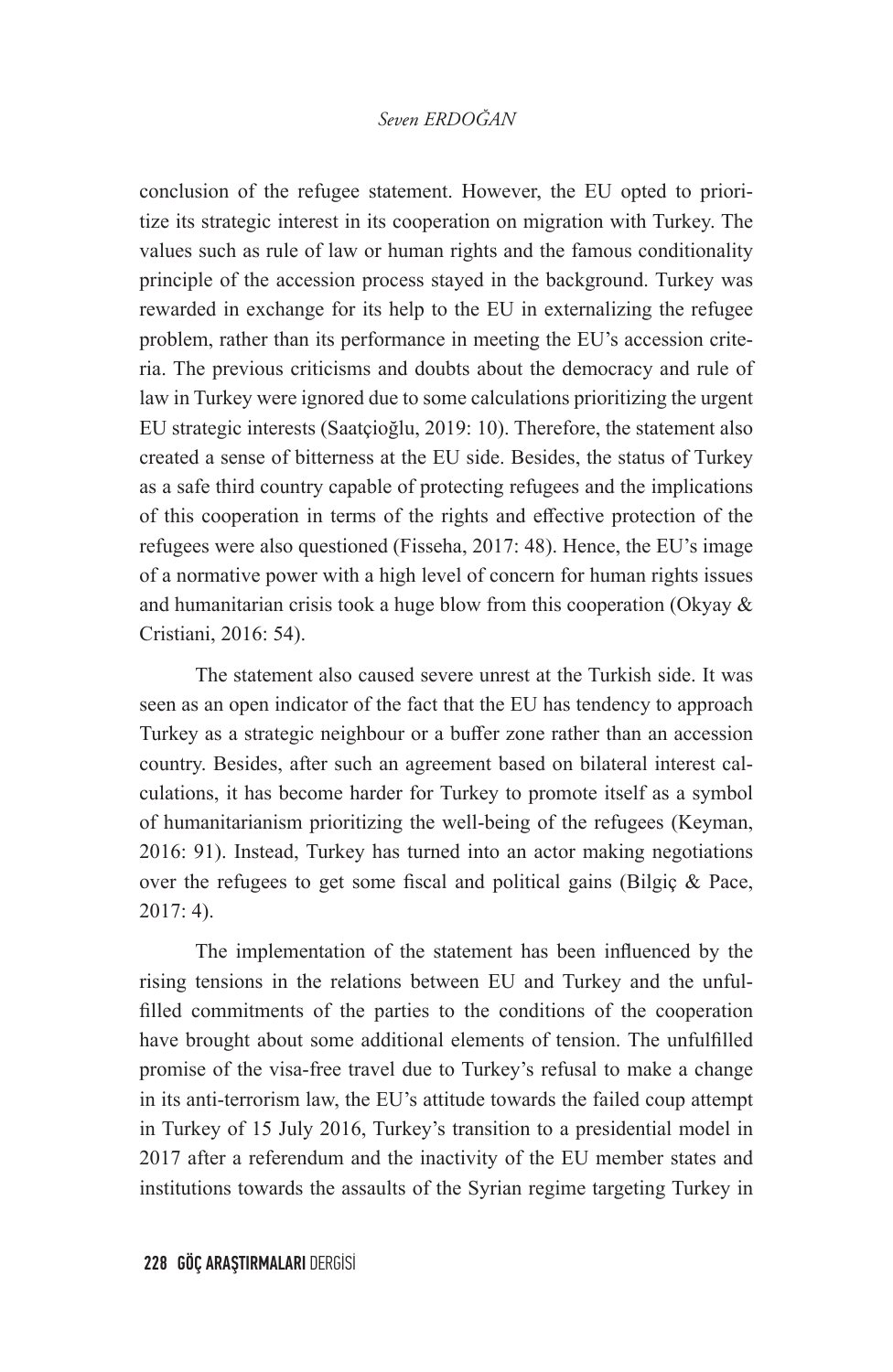2020 can be defined as the major developments posing an existential threat to the EU-Turkey cooperation on migration (Cristiani, 2017: 11). During these tension moments, the parties of the deal warned and even threatened each other several times to comply with the conditions of the statement. Accordingly, Turkey warned the EU several times about stopping the implementation of the statement by opening all borders and sending millions of refugees to the European countries. In return, the EU threatened Turkey with freezing of the financial transfers or the accession talks temporarily (Aybars, Copeland & Tsahouras, 2019: 791).

Despite all the challenges, the EU-Turkey cooperation on migration has been sustained until now and delivered the expected results. Thanks to the measures taken within the scope of this cooperation, there have been dramatic falls in the number of irregular entries, losses of lives during irregular passages and human smuggling activities. However, as long as Turkey's unrest about the contemporary burden and responsibility-sharing with the EU continues, it is probable that Turkey will not refrain from taking actions aiming to remind its importance in the achievement of the EU's security in the face of the refugee crisis (Uras, 2020).

#### **Conclusion**

After the dominance of crisis in the neighbouring geographies, especially in the Middle East, millions of people flee their home countries and took refuge in the neighbouring safe countries, including European ones. When the number of refugees reaching Europe made a historical peak in 2015, a high number of refugees who moved Turkey to survive at the initial stage found a way of reaching one of the EU member states legally or illegally mostly by using the Western Balkan route. As a result, the flows of refugees turned into the most urgent matter in the agenda of the EU member states and institutions. After the ineffectiveness of the individual national responses to deal with the crisis, the EU member states tried to design a common solution based on solidarity and fair burden-sharing principles. Yet, none of the measures taken intra- EU measures did not produce the expected outcome and the EU member states could not overcome their disagreements relying mostly upon the national interest calculations.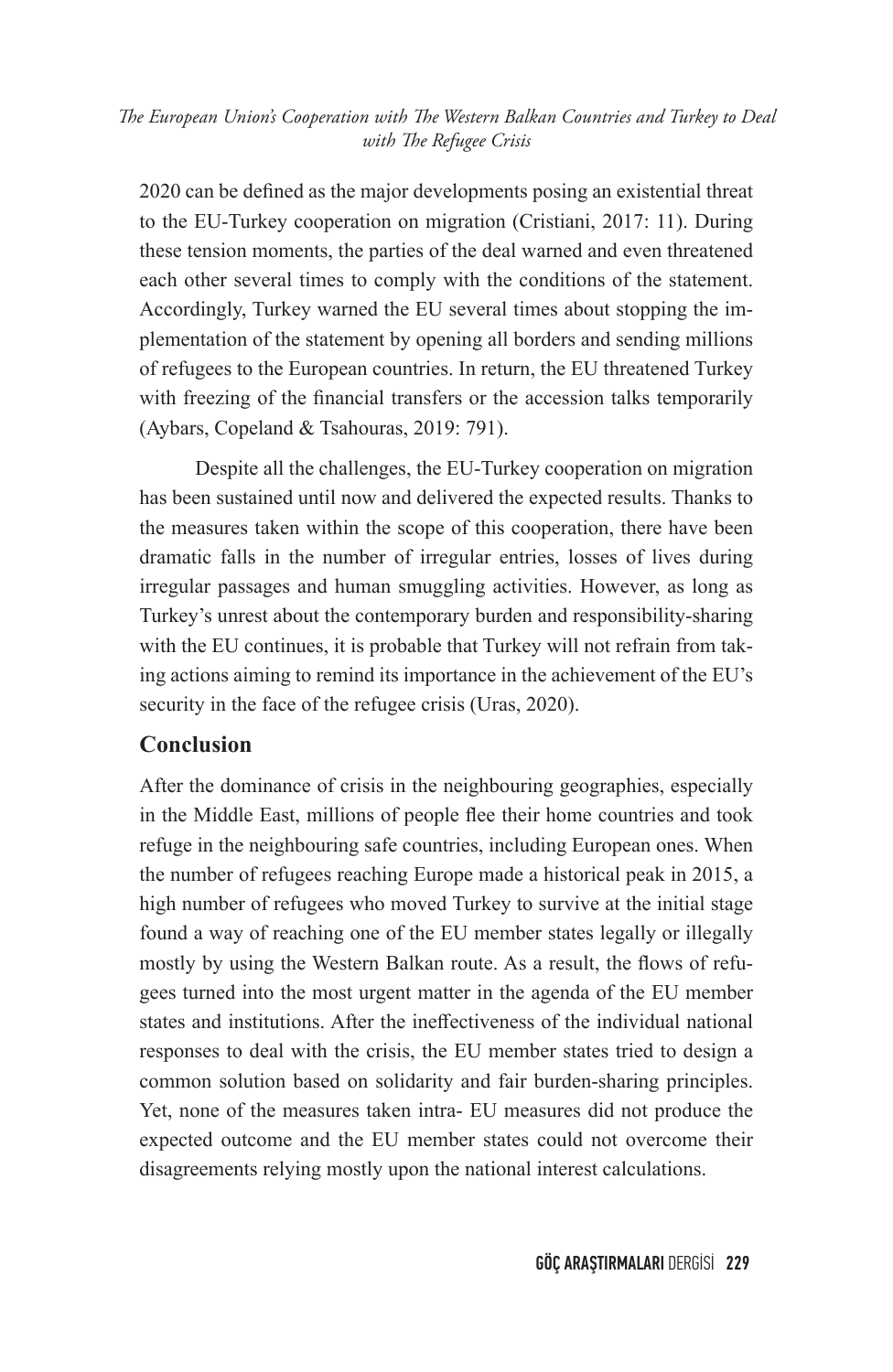In such a contextual setting, the EU decided to rely on a tested and proven strategy and intensified its externalisation efforts, especially after the adoption of the Agenda on Migration document providing a new approach to manage migration by combining the intra-EU measures with the externalisation strategies. Accordingly, the EU also took initiatives to enhance the migration cooperation with the countries of accession in the Western Balkans and Turkey through various legal tools such as readmission agreements and financial aid. The first chain of this cooperation was the joint action plan concluded with the Western Balkan countries in 2015 and then, the joint statement declared with Turkey in 2016 complemented this action plan. Thanks to this externalization effort, the EU tried to limit the number of refugees reaching Europe by ensuring the access of some limited and legitimate asylum seekers to the EU member states and realised this objective to a great extent with the operation of this dual cooperation system.

After the construction of refugee crisis narratives and extensive securitisation of migration basing upon the misinformation, untruths and fake news, the issue of limiting migrants' entry turned into an urgency. This weakened the EU's conventional asymmetrical power over the accession countries and curbed its bargaining power significantly. Hence, the EU became more willing to give high concessions to the Western Balkan countries and Turkey in return for guaranteeing their support. As it was elaborated in the article, in comparison to the Western Balkan countries, Turkey accepted to carry a higher burden of refugees, and thus, concluded a more favourable cooperation deal with the EU. After its enhanced cooperation with the Western Balkans and Turkey on migration, the EU formed buffer zones beyond its external border stopping the reach of the unwanted migrants to Europe.

As long as the crisis-prone nature of the EU's neighbourhood remained intact, the migration will continue to be a high-priority agenda item for the Union. Therefore, the EU has to pay effort to revise its migration, asylum and refugee policies in order to gain a higher capacity to deal with upcoming crises. Furthermore, the refugee crisis has already shown the importance of the Western Balkans and Turkey for the security of the EU.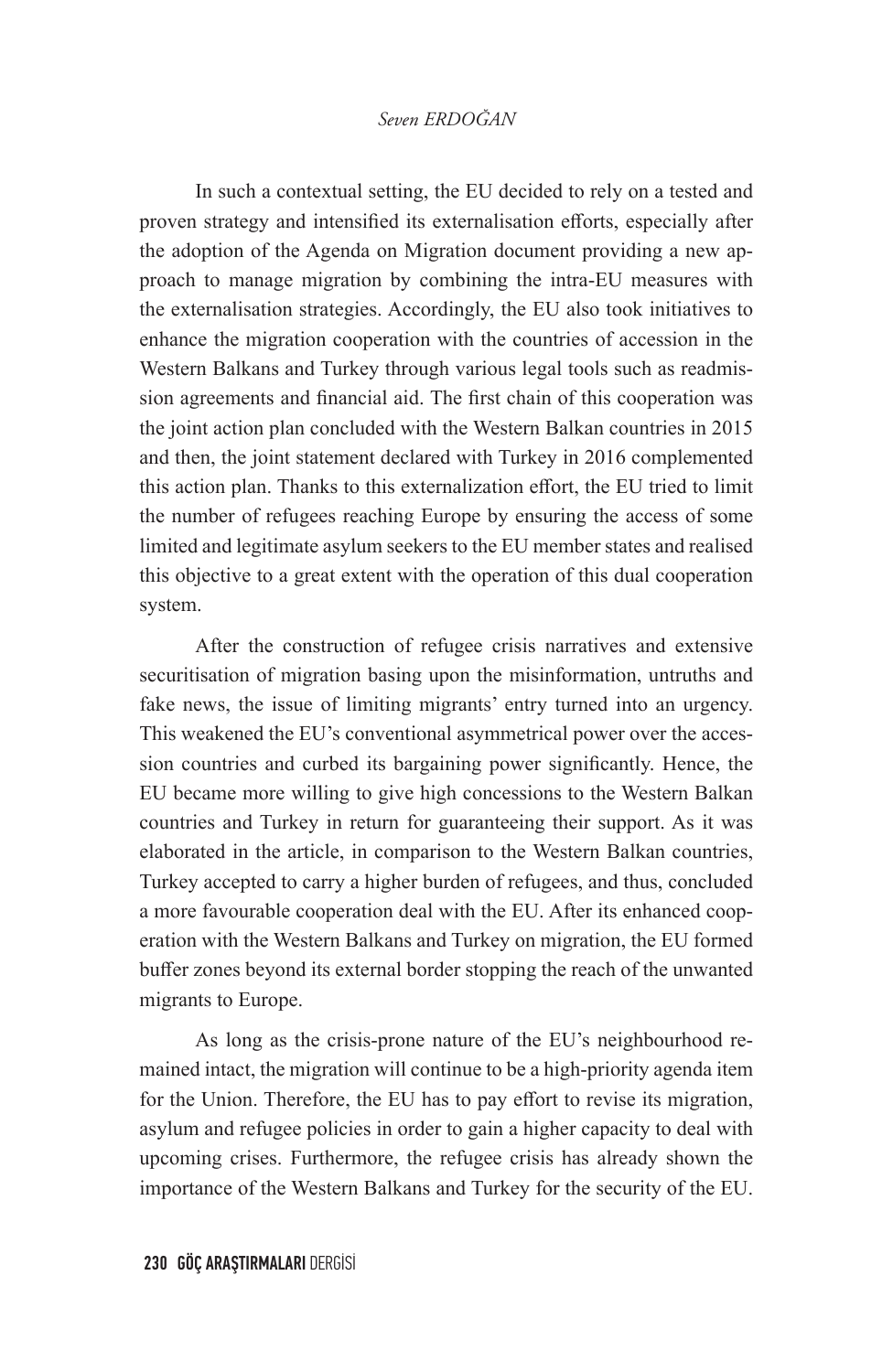After this crisis, the Union has become aware of the fact that there is a pressing need for making the Western Balkan countries and Turkey stronger for the future catastrophes having the potential of creating insecurity within Europe. Apart from approaching to the Western Balkans and Turkey to solve its current problem of refugees, the EU is obliged to go beyond of its saving the day tendency through developing a grand strategy aiming to form closer and stronger links with the accession countries by energising the enlargement processes and enhancing the credibility of its enlargement conditionality. Otherwise, the Union's conventional policy of exporting its way of doing to the accession countries will not function properly. Accession countries will sooner or later notice that the EU has been paying a significantly limited effort to ensure their full preparation to the membership. This will adversely affect the Union's capacity to deal with the common security threats in the shared neighbourhood. In this vein, the EU should escape from its opportunist tendency to deepen some selected aspects of the ties, such as migration cooperation, with the accession countries in times of urgency. Otherwise, none of the cooperation efforts would be sustainable and the EU would come face to face with the risk of losing its leverage over the accession countries, especially due to the unfulfilled promises.

#### **References**

Akın, Ş. & Akın, H. B. (2017). The Syrian Refugee Crisis and Turkey-EU Relations: Responses in Politics. *KMÜ Sosyal ve Ekonomik Araştırmalar Dergisi*, 19(32), p. 141-150.

Amnesty International .(2017). Croatia 2016/2017. Accessed from: https:// www.refworld.org/docid/58b0340a2d.html.

Andrade, P. G. et. al. (2015). EU Cooperation with Third Countries in the Field of Migration. *European Parliament Directorate General for Internal Policies*. Accessed from: https://www.europarl.europa.eu/RegData/etudes/ STUD/2015/536469/IPOL\_STU%282015%29536469\_EN.pdf.

Anatolian Agency. (2020). EU Migration Pact: Fair Burden-Sharing?, Accessed from: https://www.aa.com.tr/en/europe/eu-migration-pact-fair-burden-sharing/2043556.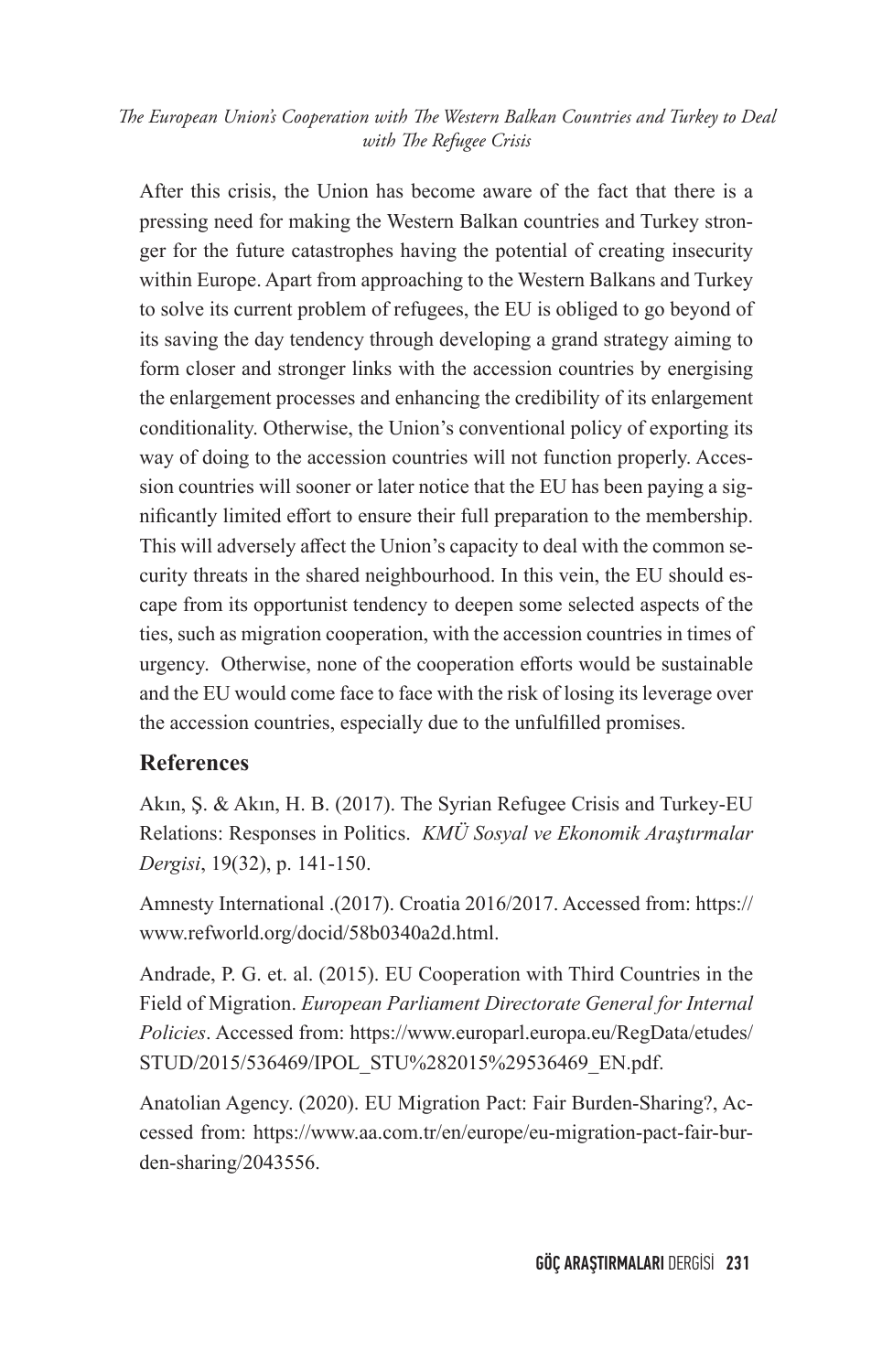Aybars, A. İ., Copeland, P. & Tsahouras, D. (2019). Europeanization without Substance? EU–Turkey Relations and Gender Equality in Employment. *Comparative European Politics*. 17, p. 778-796.

Badell, D. (2021). The EU, Migration and Contestation: The UN Global Compact for Migration from Consensus to Dissensus, Global Affairs.

Bilgiç, A. & Pace, M. (2017). The European Union and Refugees: A Struggle over the Fate of Europe. *Global Affairs*, p. 1-9.

Carrera, S., Blockmans, S., Gros, D. & Guild, E. (2015). The EU's Response to the Refugee Crisis: Taking Stock and Setting Policy Priorities. *CEPS Essay*, 20.

Carrera, S. & Den Hertog, L. (2016). A European Border and Coast Guard: What is in a Name?. *CEPS Paper*, 88.

Csehi, R. & Zgut, E. (2021) 'We Won't Let Brussels Dictate Us': Eurosceptic Populism in Hungary and Poland, *European Politics and Society*, 22(1), p. 53-68.

Collyer, M. & King, R. (2016). Narrating Europe's migration and refugee 'crisis'. *Human Geography: A New Radical Journal*, 9(2), p. 1-12.

Cristiani, J. Z. (2017). Containing the Refugee Crisis: How the EU Turned the Balkans and Turkey into an EU Borderland. *The International Spectator*, 52(4), p. 1-17.

Dagi, D. (2018). EU's refugee crisis: from supra-nationalism to nationalism. *Journal of Liberty and International Affairs*, 3(3), p. 9-19.

Deutsche Welle. (2019). Key Countries Agreed on a Sea Migrant Redistribution Scheme. Accessed from: https://www.dw.com/en/key-eu-countriesagree-on-sea-migrant-redistribution-scheme/a-50549610.

Domachowska, A. (2019). The Refugee Crisis and the Western Balkan Route – the Case of Macedonia. Sosnowska, G., Pachocka, M. and Katarzyna, J. M. (Ed.) in *Muslim Minorities and Refugee Crisis in Europe*  (p. 51-68). Warsaw: SGH Publishing House.

Dragostinova, T. (2016). Refugees or Immigrants? The Migration Crisis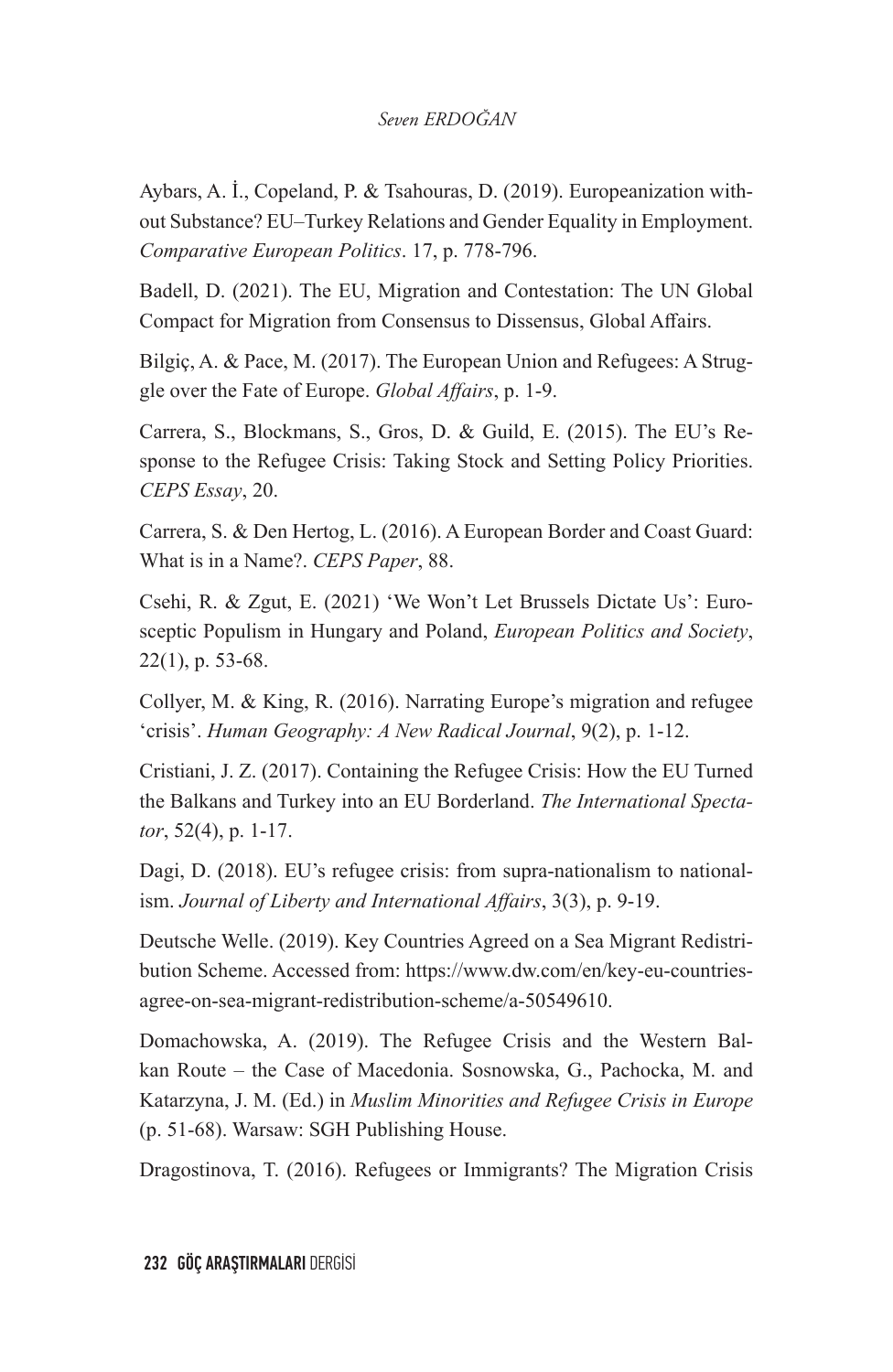in Europe in Historical Perspective. *Origins*, 9(4). Accessed from: https:// origins.osu.edu/print/3807.

Düvell F. & Vollmer, B. (2009). Irregular Migration in and from the Neighbourhood of the EU: A Comparison of Morocco, Turkey and Ukraine. *Clandestino Project Transit Migration Report*. Accessed from: https://www. hwwi.org/typo3\_upload/groups/31/4.Background\_Information/4.6.Link library InternalDocuments/Transit\_report\_COMPAS\_Sept09.pdf.

Eralp, N. A. (2016). Challenges of the German Led Refugee Deal between Turkey and the EU. *CESifo Forum 2*, p. 21-24.

European Commission. (2015a). A European Agenda on Migration. Accessed from: https://ec.europa.eu/home-affairs/sites/homeaffairs/files/ what-we-do/policies/european-agenda-migration/background-information/docs/communication\_on\_the\_european\_agenda\_on\_migration\_ en.pdf.

--- .(2015b). EU-Turkey Joint Action Plan. Accessed from: https://ec.europa.eu/commission/presscorner/detail/en/MEMO\_15\_5860.

--- .(2015c). Western Balkans Migration Route: 17-Point Action Plan. Accessed from: https://ec.europa.eu/commission/presscorner/detail/cs/ IP\_15\_5904.

--- .(2016a). Back to Schengen: Commission Proposes A Roadmap for Restoring Fully Functioning Schengen System. Accessed from: https://ec.europa.eu/commission/presscorner/detail/en/IP\_16\_585.

--- .(2016b). First Report on the Progress Made in the Implementation of the EU-Turkey Statement. Accessed from: https://ec.europa.eu/home-affairs/sites/homeaffairs/files/what-we-do/policies/european-agenda-migration/proposal-implementation-package/docs/20160420/report\_implementation eu-turkey agreement nr 01 en.pdf.

---.(2019). Progress report on the Implementation of the European Agenda on Migration. Accessed from: https://ec.europa.eu/migrant-integration/ librarydoc/progress-report-on-the-implementation-of-the-european-agenda-on-migration.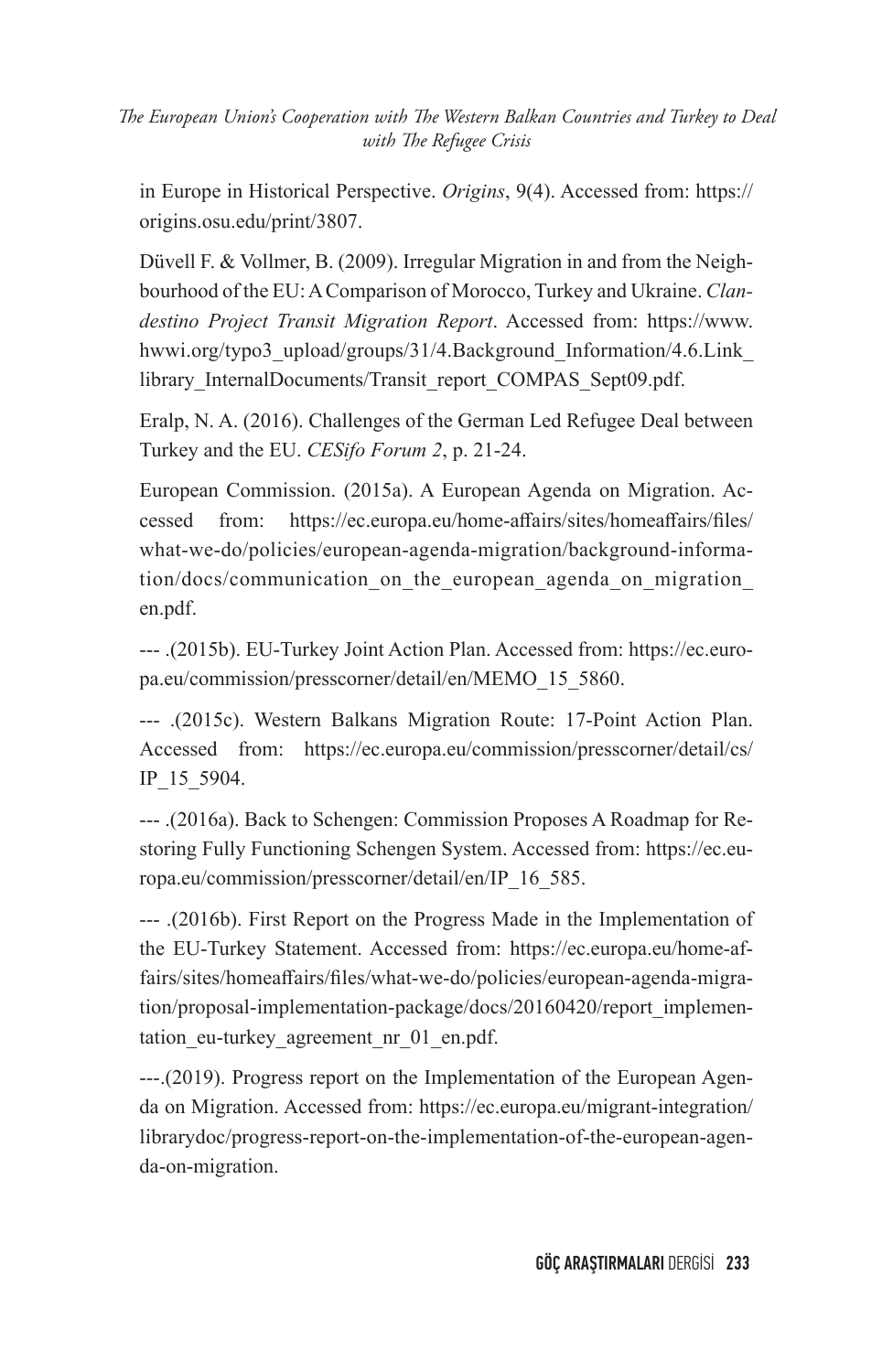European Council. (2015). Accessed from: https://www.consilium.europa. eu/en/meetings/jha/2015/07/20/.

--- .(2016a). EU-Turkey Statement 18 March 2016. Accessed from: https:// www.consilium.europa.eu/en/press/press-releases/2016/03/18/eu-turkey-statement/.

--- .(2016b). Accessed from: https://www.consilium.europa.eu/en/press/ press-releases/2016/03/18/eu-turkey-statement/.

Eurostat. (2016). Record Number of Over 1.2 Million First Time Asylum Seekers Registered in 2015. Accessed from: http://ec.europa.eu/eurostat/ documents/2995521/7203832/3-0403 2016-AP-EN.pdf/790eba01-381c-4163-bcd2-a54959b99ed6.

Feijen, L. (2008). Facing the Asylum-Enlargement Nexus: the Establishment of Asylum Systems in the Western Balkans. *International Journal of Refugee Law,* 20(3), p. 413-431.

Fisseha, M. (2017). Syrian Refugee Crisis, from Turkey to European Union – Methods and Challenge. *Journal of Community Positive Practices*, 17(3), p. 34-57.

Genç, D. (2017). A Paradox in EU Migration Management. *Journal for Labour and Social Affairs in Eastern Europe*, Special Issue: Migration Waves in Eastern Europe (1990-2015), p. 237−248.

Gladysh, M., Sychov, V. (2020). The Influence of the Migration Crisis of 2015 on the EU Migration Policy, *Studies in European Affairs*, 3, p. 9-23.

Guild, E., Brouwer, E., Groenendijk, K. & Carrera, S. (2015). What is Happening to the Schengen Borders?. *CEPS Paper*, 86.

Haferlach, L. & Kurban, D. (2017). Lessons Learnt from the EU-Turkey Refugee Agreement in Guiding EU Migration Partnerships with Origin and Transit Countries. *Global Policy*, 8(1), p. 85-93.

Hameršak, M. et. al. (2020). The Forging of the Balkan Route. Contextualizing the Border Regime in the EU Periphery. In: movements. *Journal for Critical Migration and Border Regime Studies* 5(1), p. 9-29.

Hampshire, J. (2015). Europe's Migration Crisis. *Political Insight*, p. 8-11.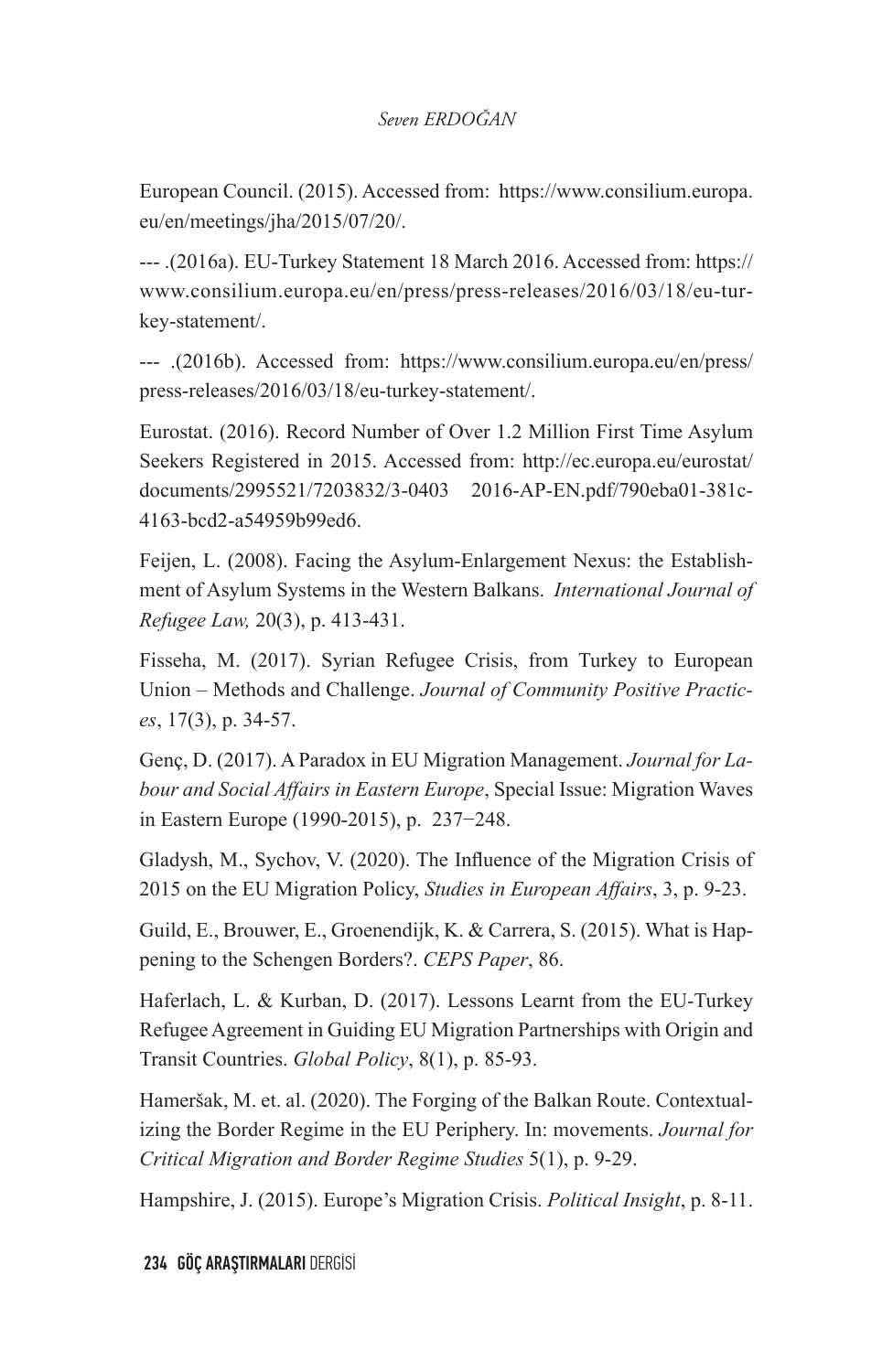Hodge, C. (2016). A Perfect Storm: Europe in The Grip of Two Crises. *Conference of Defense Association Institute Paper*, 21(1), p. 16-22.

Jureković, P. (2016). The International Refugee Crisis as a Challenge for the Western Balkans. *IFK Monitor*.

Kakışım, C. & Erdoğan, S. (2018). Türkiye-Avrupa Birliği İlişkileri ve 15 Temmuz Darbe Girişimin Ardından Yaşanan Gelişmeler. *Karadeniz Sosyal Bilimler Dergisi*, 10(18), p. 399-420.

Kaya, A. (2011). Migration Debates in Europe: Migrants as Anti-Citizens. *Turkish Policy Quarterly*, 10(1), p. 79-91.

Kekenovski, J. (2016). Republic of Macedonia and Refugee Crisis - Between the Hammer and the Anvil. *Horisons*, 19, p. 7-22.

Keyman, E. F. (2016). Turkey at the Heart of the Refugee and ISIL Crises: Can the Buffer State Be Solution. *Review of International Law and Politics*, 12(1), p. 5-12.

Kirişçi, K., Erdoğan, M., Eminoğlu, N. (2020). The EU's 'New Pact on Migration and Asylum' is Missing a True Foundation. Erişim Adresi: https:// www.brookings.edu/blog/order-from-chaos/2020/11/06/the-eusnew-pacton-migration-and-asylum-is-missing-a-true-foundation/

Koroutchev, R. (2016). The Syrian Refugee Crisis in Europe. *Journal of Liberty and International Affairs*, 1(1), p. 26-37.

Liperi, M. S. (2019). The EU's Externalisation of Migration Management Undermines Stabilisation in the Western Balkans. *IAI Commentary*, 19.

Meç, M. H. (2016). Irregular Migration Flows and Human Trafficking in the Western Balkan Countries: Challenges of the Covergence of Counter-trafficking Response. *Journal of Liberty and International Affairs*, 1(1), p. 38-48.

Milan, C. (2018). Refugees at the Gates of the EU: Civic Initiatives and Grassroots Responses to the Refugee Crisis along the Western Balkans Route. *Journal of Balkans and Near Eastern Studies*, 21, p. 1-18.

Miscevic, T. & Mrak, M. (2017). The EU Accession Process: Western Balkans vs. EU-10. *Croatian Political Science Review*, 54(4), p. 185-204.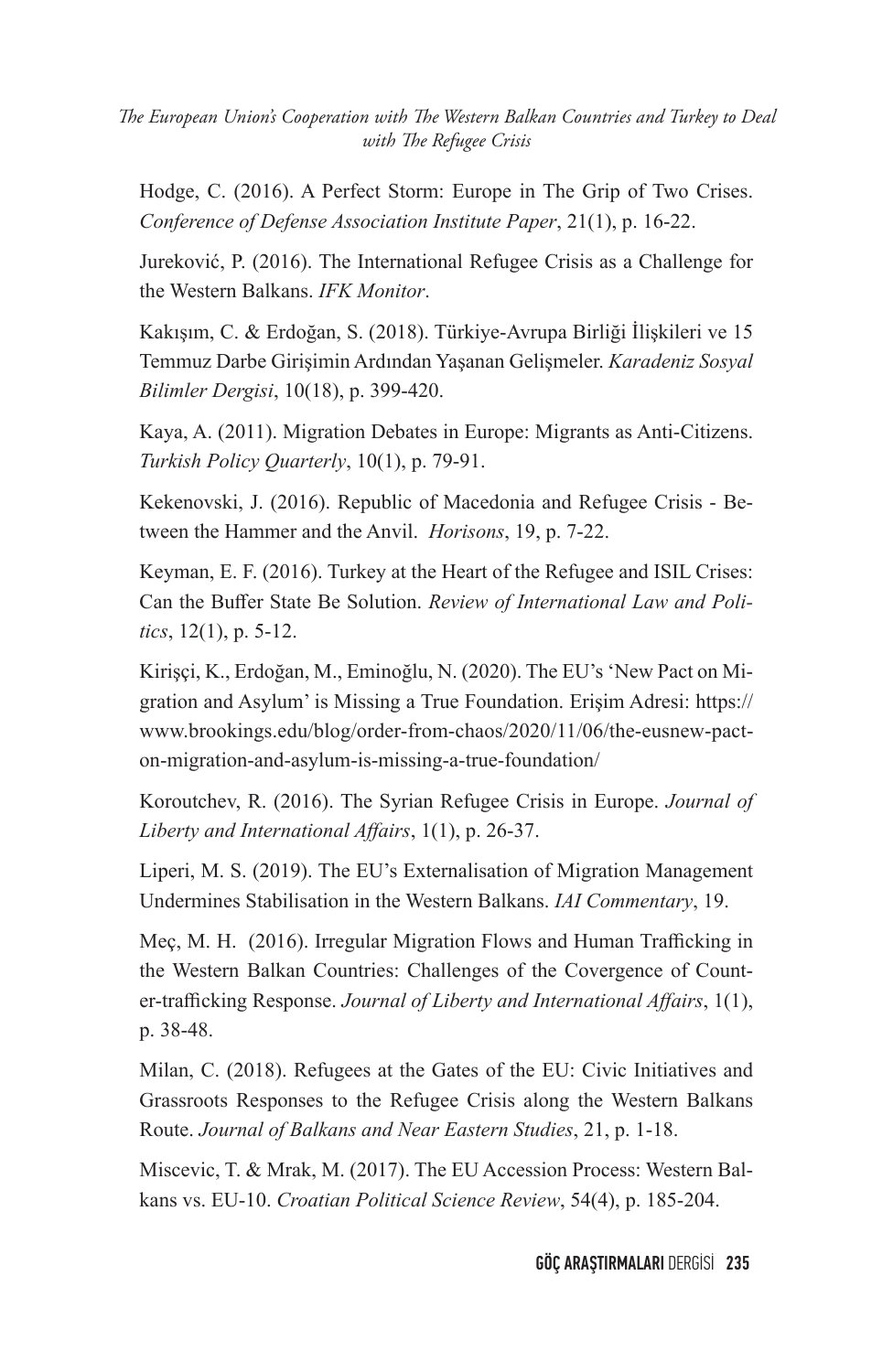Mitrovic, O. (2015). Mass Influx of the Syrian Asylum Seekers and the European Asylum Crisis: Dealing with the Emerging Challenges in Serbia. *Regional Open Society Foundations Alumni Conference*, Belgrade.

Okyay, A. & Zaragoza-Cristiani, J. (2016). The Leverage of the Gatekeeper: Power and Interdependence in the Migration Nexus between the EU and Turkey. *The International Spectator*, 51(4), p. 51-66.

Orrenius, P. M. & Zavodny, M. (2016). Irregular Immigration in the European Union. *Federal Reserve Bank of Dallas Research Department Working Paper*, 1603.

Panebianco, S. (2020). The EU and Migration in the Mediterranean: EU Borders' Control by Proxy, *Journal of Ethnic and Migration Studies*, p. 1-19.

Pastore, F. (2018). From Source to Corridor: Changing Geopolitical Narratives about Migration and EU-Western Balkans Relations. *Journal of Balkan and Near Eastern Studies*, 21, p. 1-16.

Popescu, A. (2016). The EU Costs of the Refugee Crisis. *Europolity*, 10(1), p. 105-120.

Porumbescu, A. (2019). Europe Facing Migration: National Strategies versus Common European Policies, *Revue des Sciences Politique*, 63, p. 34- 44.

Reiners, W. & Tekin, F. (2020). Taking Refuge in Leadership? Facilitators and Constraints of Germany's Influence in EU Migration Policy and EU-Turkey Affairs during the Refugee Crisis (2015–2016), *German Politics,* 29(1), p. 115-130.

Roots, L. (2020). Relocation and Resettlement of Refugees in the European Union - What has Happened to Solidarity?, East-West Studies, 11, p. 25-48.

Saatçioğlu, B. (2019). The European Union's Refugee Crisis and Rising Functionalism in EU-Turkey Relations. *Turkish Studies*, 21(2), p. 1-19.

Šabıć, S. Š. (2017). The Impact of the Refugee Crisis in the Balkans: A Drift Towards Security. *Journal of Regional Security*, 12(1), p. 51–74.